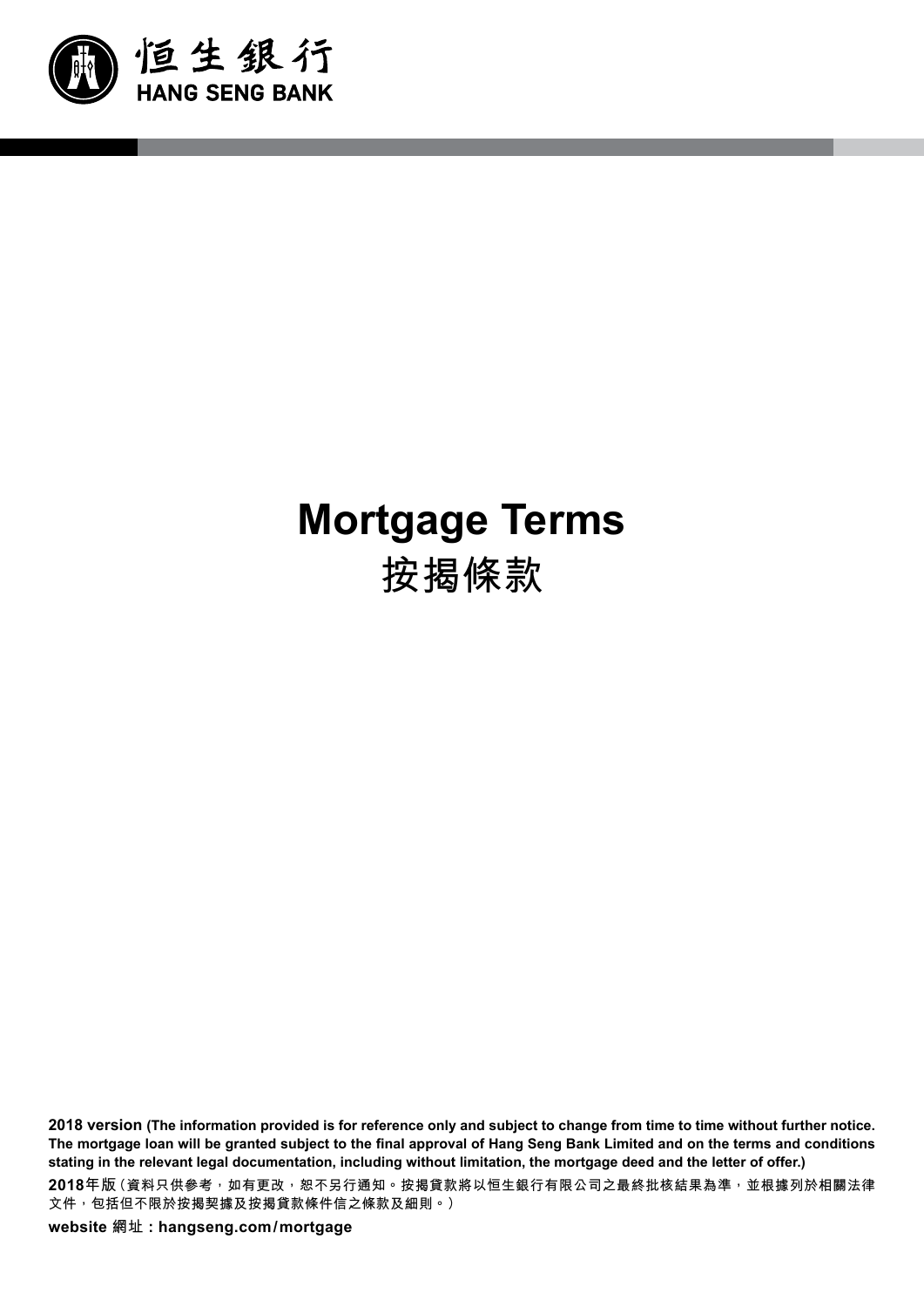# **Contents**

|    |                                                      | Page           |
|----|------------------------------------------------------|----------------|
| А. | <b>Application – General Information</b>             |                |
|    | About mortgage facilities<br>1.                      | 1              |
|    | 2.<br><b>Approved Application</b>                    | 1              |
|    | 3.<br>Pre-requisite for loan drawdown                | 1              |
|    | <b>Mortgage Repayment Account</b><br>4.              | 1              |
|    | 5.<br><b>Change Loan Terms</b>                       | 1              |
| В. | <b>Mortgage Loans - General</b>                      |                |
|    | How the Bank provides the funds<br>6.                | 2              |
|    | 7.<br>Interest, fees and charges                     | $\overline{2}$ |
|    | <b>Terms &amp; conditions</b><br>8.                  | 3              |
|    | <b>Repayment</b><br>9.                               | 3              |
|    | 10. Prepayment                                       | $\overline{4}$ |
|    | 11.<br>Review, cancellation, termination, suspension | 4              |
|    | 12.<br><b>Mortgagor rights and obligation</b>        | 4              |
|    | 13.<br><b>Guarantor rights and obligation</b>        | 5              |
|    | Discharge of mortgage loan<br>14.                    | 5              |
| С. | (i)<br><b>Mortgage-Link Account</b>                  |                |
|    | Mortgage-Link loan scheme<br>15.                     | 5              |
|    | 16.<br>Interest, fees and charges                    | 5              |
|    | (ii) "Home-For-Home" Bridging Loan Plan              |                |
|    | 17. Features                                         | 6              |
|    | 18. Interest, fees and charges                       | 6              |
|    | (iii) Mortgage Insurance Programme "MIP"             | $\overline{7}$ |
|    | <b>Mortgage Insurance Programme "MIP"</b><br>19.     | 7              |
| D. | <b>Property Overdrafts</b>                           |                |
|    | 20. Using your property overdrafts                   | 9              |
|    | Interest, fees and charges<br>21.                    | 9              |
|    | 22. Our overriding right                             | 9              |
|    | 23. Right of set-off                                 | 9              |
|    | 24. Cancellation                                     | 9              |
| Е. | <b>Additional Features</b>                           |                |
|    | 25. Fire insurance                                   | 10             |
|    | 26. Solicitor firms                                  | 10             |
| F. | <b>Glossary</b>                                      | 11             |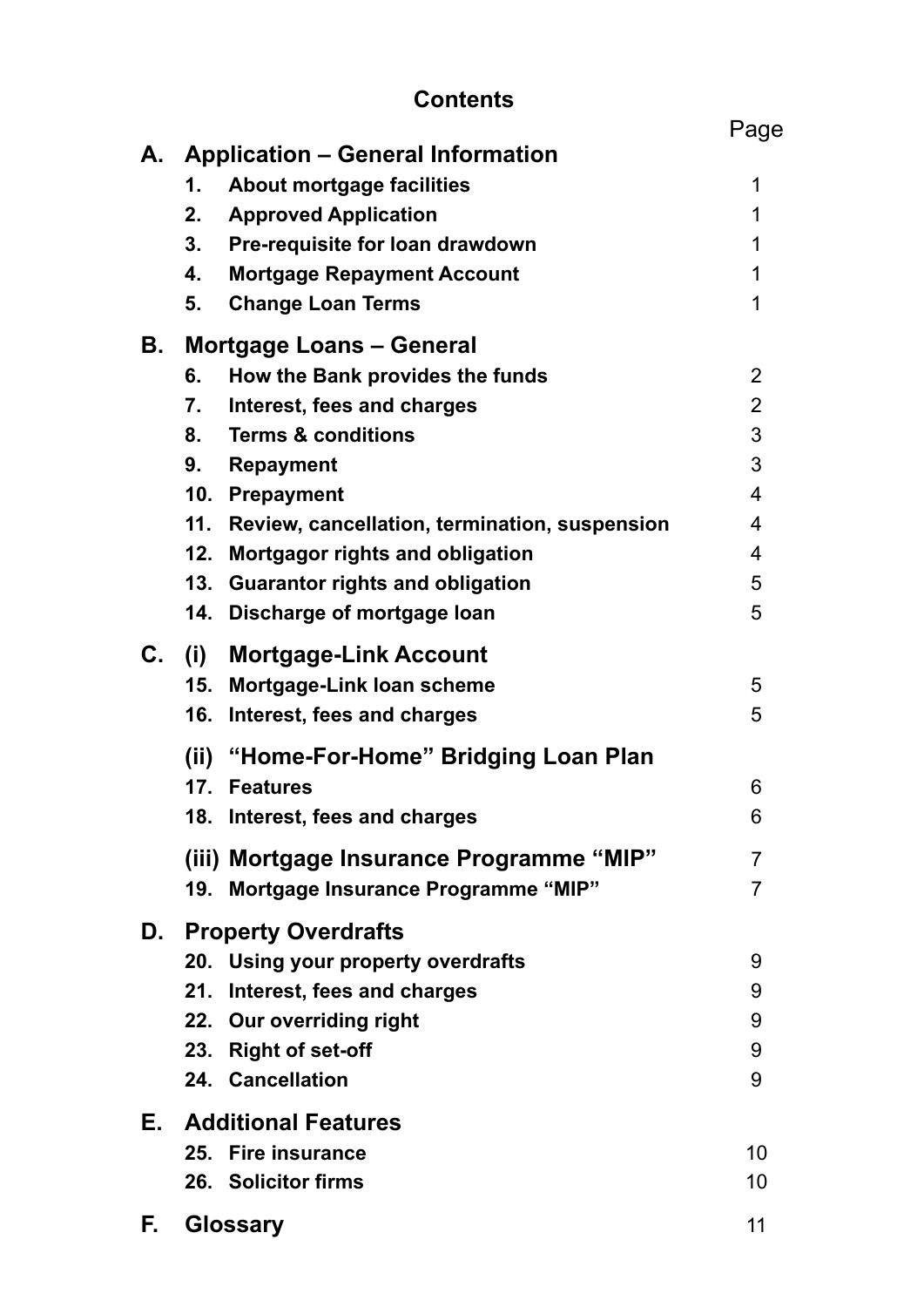|                                             | 頁        |
|---------------------------------------------|----------|
| 甲.申請 — 一般資料<br>1 <sub>1</sub>               | 12       |
| 關於按揭服務<br>2. 貸款條件信                          | 12       |
| 3. 提取貸款的條件                                  | 12       |
| 4. 按揭還款戶口                                   | 12       |
| 5. 更改貸款條件                                   | 12       |
|                                             |          |
| 乙. 按揭貸款 — 一般事項                              |          |
| 資金<br>6.                                    | 13       |
| 7 <sub>1</sub><br>利息、費用及收費                  | 13       |
| 8. 條款及細則<br>9. 分期還款                         | 13<br>14 |
| 10. 提前還款                                    | 14       |
| 11. 檢討、取消、終止、暫停                             | 15       |
| 12. 押記人權利及義務                                | 15       |
| 13. 擔保人權利及義務                                | 15       |
| 14. 你的取消權                                   | 15       |
| 丙. (i) Mortgage-Link 按揭戶口                   |          |
| 15. Mortgage-Link按揭戶口                       | 16       |
| 16. 利息、費用及收費                                | 16       |
| (ii)「好預算」換樓計劃                               |          |
| 17. 特點                                      | 16       |
| 18. 利息、費用及收費                                | 16       |
|                                             |          |
| (iii) 按揭保險計劃("MIP")<br>按揭保險計劃("MIP")<br>19. | 17<br>17 |
|                                             |          |
| 丁.物業抵押透支便利                                  |          |
| 20. 使用透支便利                                  | 18       |
| 21. 利息、費用及收費                                | 18       |
| 22. 要求還款                                    | 18       |
| 23. 賬戶調動之權利                                 | 18       |
| 24. 取消                                      | 18       |
| 戊 其他特點                                      |          |
| 25. 火險                                      | 19       |
| 26. 律師樓                                     | 19       |
| 己.詞匯表                                       | 20       |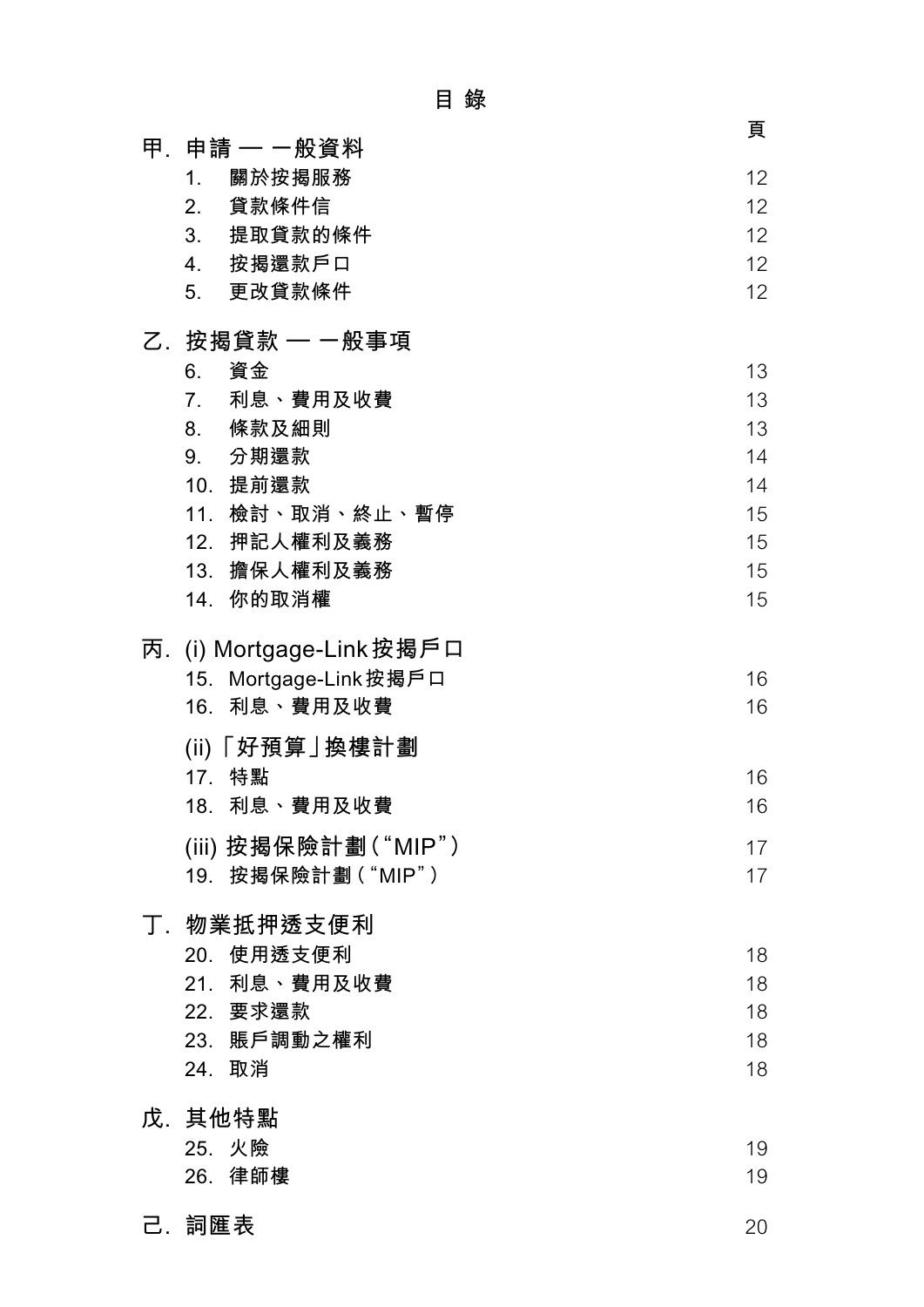# **A. Application – General Information**

# **1. About mortgage facilities**

For mortgage facilities information, please visit our branches, mortgage center and our website. Please contact Hang Seng Bank Limited ("the Bank") to discuss which mortgage facilities suits your personal banking needs and for more information on the features and terms of our mortgage facilities.

 For application, please fill in the application form and provide other documents or information which the Bank required to proceed the application.

# **2. Approved Application**

The Bank will issue a letter of offer to you once your application has been approved.

# **3. Pre-requisite for loan drawdown**

### **Before loan drawdown, you must:**

- comply with the prerequisite set out in the letter of offer;
- pay all our costs related to the mortgage facility, unless otherwise stated in our letter of offer;
- appoint a solicitor to prepare mortgages documents on property;
- • purchase a fire insurance on the property;
- provide all necessary documents in the form and substance which the Bank required to ensure the security is effective; and
- provide the Bank with all other documents or information the Bank reasonably demand.

 If a document is not a unique record it must be affirmed in the way the Bank requires as being a true and update copy of the original).

3.1. When the findings of any searches, requisitions or other enquiries related to you, any security provider or the property are not in form and substance satisfactory to the Bank, the Bank may not provide you any funds or any mortgage facility.

# **4. Mortgage Repayment Account**

Designate your Hang Seng Bank account with the Bank to debit therefrom all payments payable hereunder and as security for your performance of obligations to the Bank in respect of the Loan.

# **5. Change Loan Terms**

Please contact the Bank to discuss if you need to change the terms of your mortgage facility. If the Bank agrees to the changes, all terms (including payment of fees and costs) must be upon our satisfaction.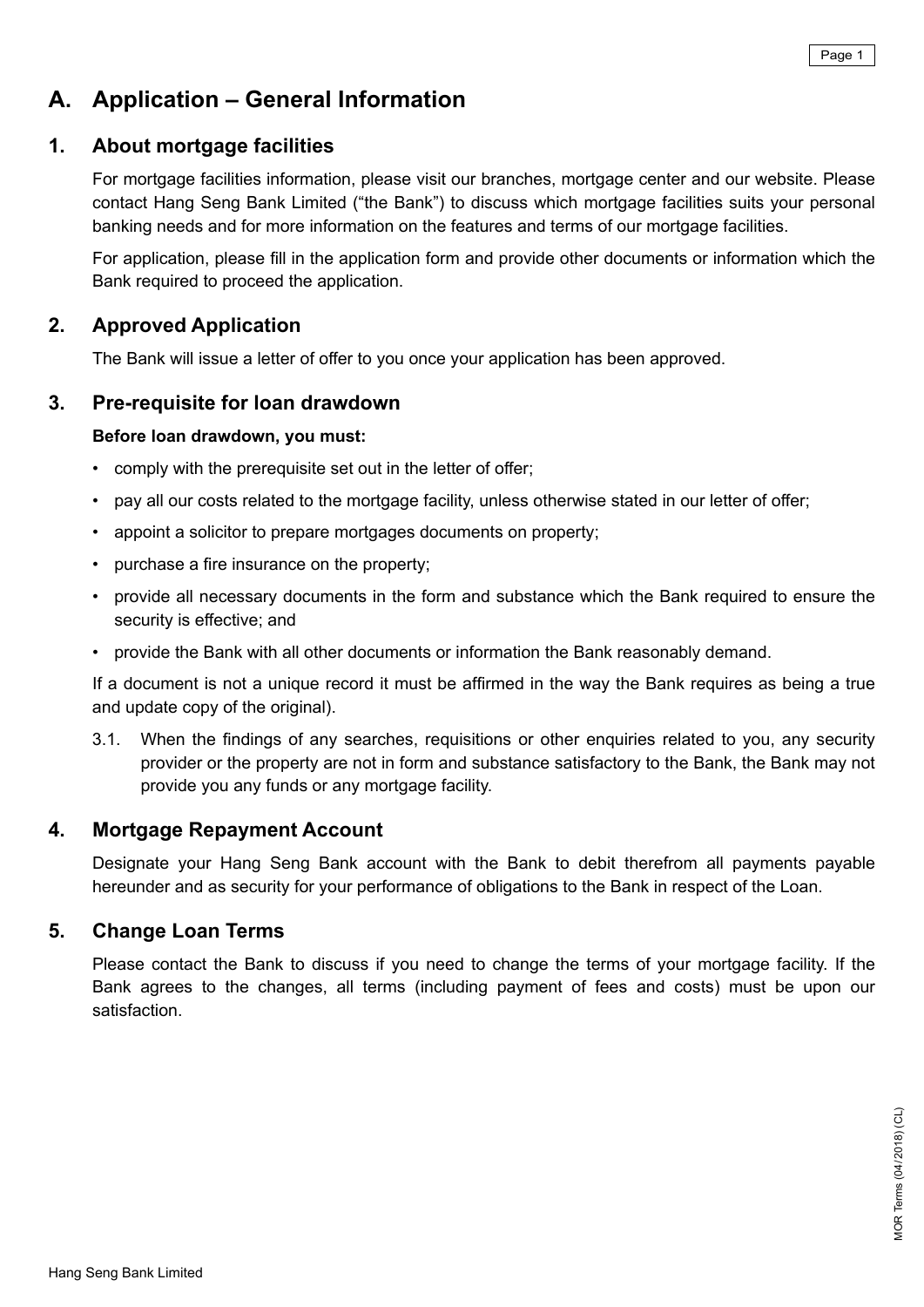# **B. Mortgage Loans – General**

This Part B sets out terms which apply to each mortgage facility until it is repaid in full at the end of its term as stated in the letter of offer. It does not apply, for example, to a property overdraft. For additional terms of Mortgage Link facility, Bridging Loan or Mortgage Insurance Programme, please refer Part C (i), (ii) and (iii) respectively.

Part D sets out terms which apply if you have a property overdraft facility.

 Part E sets out additional terms which apply if, for example, you are required to have fire insurance or solicitor.

# **6. How the Bank provides the funds**

6.1. The Bank pays the funds to you as instructed by you, except to the extent that the Bank requires otherwise.

#### **Loan drawdown date**

6.2. Funds drawdown must be made on or before loan drawdown date if it is stated in the letter of offer.

# **7. Interest, fees and charges**

#### **Interest**

- 7.1 Interest on the loan must be paid in arrears (or as otherwise set out in our letter of offer) at the rate set out in the letter of offer.
- 7.2 If the Bank grants you a mortgage facility under the Government Housing Scheme, interest on the mortgage facility must be determined in accordance with the terms of the Government Housing Scheme.
- 7.3 Interest on the Loan will be charged and will accrue on a day-to-day basis at the rate as stated in the letter of offer. Such interest shall be calculated on the basis of the actual number of days (i.e. 365/366 day a year).
- 7.4 Interest is payable on the dates set out in the letter of offer.
- 7.5 For Fixed Rate Plan, the mortgage interest rate remains unchanged within the fixed rate period.
- 7.6 For Fixed Rate Plan, after the fixed rate period, interest will be calculated based on the rate as set out in the letter of offer.
- 7.7 Any change in the Prime Rate will be effective on the date on which the change in the Prime Rate takes effect and in the event of such change either the amount of instalment or the number of instalments payable by you may be varied by the Bank by giving written notice to you.
- 7.8 The HIBOR will be fixed on the Loan drawdown date and may be re-fixed on the date falling 1 month from the specified day of the month immediately following the Loan drawdown date and on the corresponding day of each and every 1 month's period thereafter.
- 7.9 The Bank may at our discretion raise or reduce the interest rate payable on the Loan, by serving notice in writing on you stating the increased or reduced rate of interest and such change in interest rate shall take effect on the date stated in the notice. The Bank shall be entitled to increase or reduce the amount and/or the number of the instalments to take account of any such increase or reduction in the interest rate. The revised repayment schedule will be provided to you.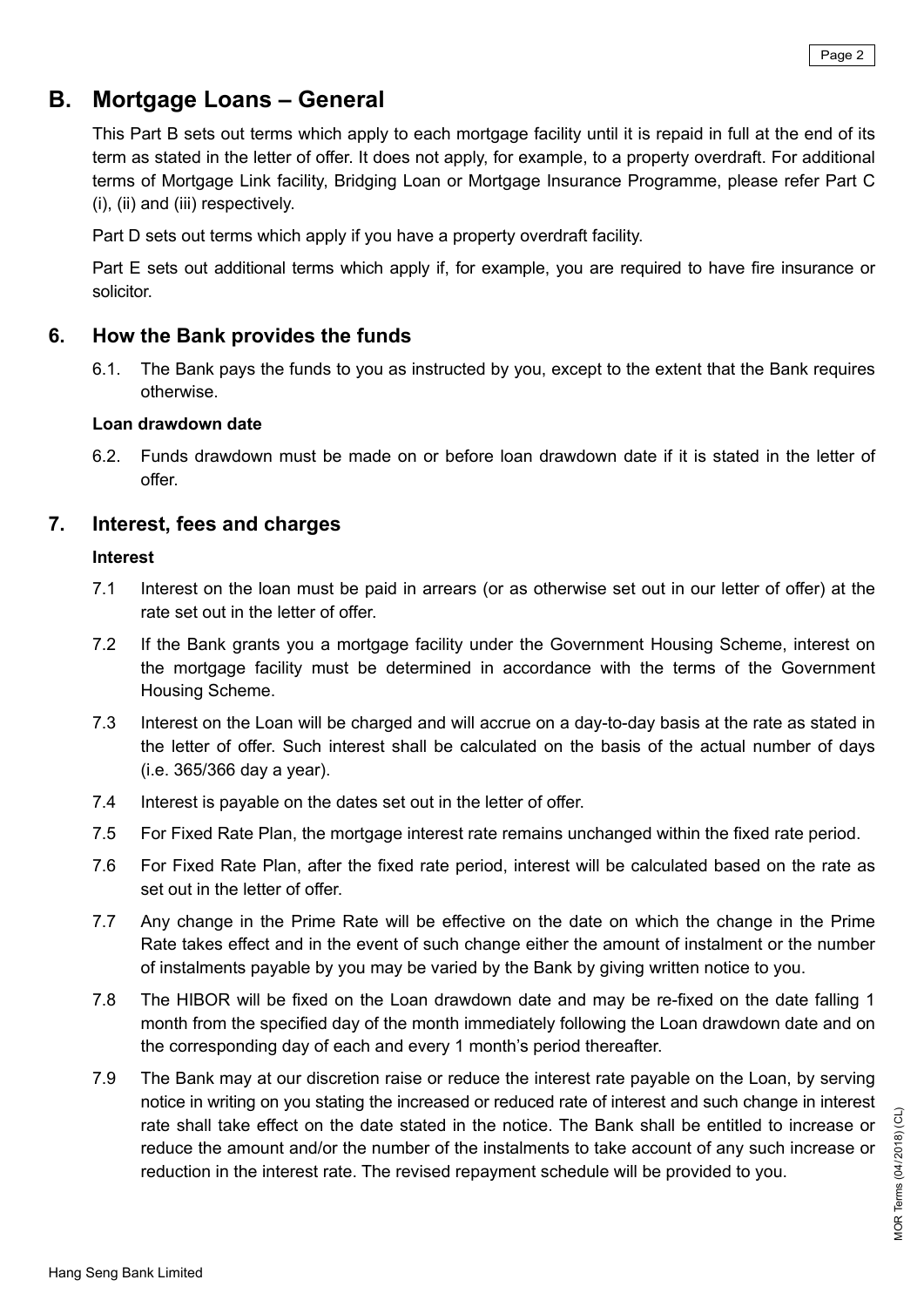### **Fees & Charges**

- 7.10 If you change the repayment terms, a fee will be charged at a specified amount per account.
- 7.11 If you request the Bank to vary any terms of the Loan or the number of instalment of the Loan and/or put the property on lease after drawdown of the Loan and such variation(s) is/are agreed by the Bank, a handling fee and an additional fee at such amount as the Bank shall from time to time determine will be levied and payable to the Bank.
- 7.12 For all fees and charges related to Mortgage loan, please refer to the Key Facts Statement.

# **8. Terms & conditions**

8.1 The terms and conditions of a mortgage facility will be effective starting from the first drawdown date and continues to the end of the period stated in the letter of offer.

# **9. Repayment**

#### **Repayment by instalments**

9.1 The letter of Offer stated the facility instalment and repayment date. The Bank will inform you the amount of the instalment and each instalment payment date. Any balance owing for the mortgage facility (after payment of all instalments) must be repaid on the final payment date.

#### **Methods of instalment repayment**

- 9.2 The letter of offer states the instalment repayment structure for the mortgage facility.
- 9.3 Any change in the interest rate will be effective on the date on which the change in the interest rate takes effect and in the event of such change, either the amount of instalment or the number of instalments may be varied by us by giving written notice to you and the variation shall be effective on the date specified in the notice.
- 9.4 For Step up repayment method, each year the instalment amount increases by the percentage you and the Bank agrees. This increase is applied in addition to any variation in the instalment amount as a result of a change in the interest rate. However, the Bank may at any time determine whether or not to increase the instalment amount.

#### **Interest and Principal Statements**

9.5 An Interest and Principal Statement will be issued annually.

#### **When you must repay in full**

- 9.6 All principal outstanding on the final instalment payment date will be repaid together with the amount of the final instalment and all other sums due and payable to the Bank.
- 9.7 Despite any other term of our letter of offer, the Bank may ask you to repay all or part of the balance owing for the account for the mortgage facility and all other amounts owing to the Bank in connection with the mortgage facility at any time. In such case, you must immediately pay the amount the Bank demands.
- 9.8 All fees and cost payable related to the final settlement of your mortgage facility (such as discharge fees and costs) must be paid before the Bank discharges any security.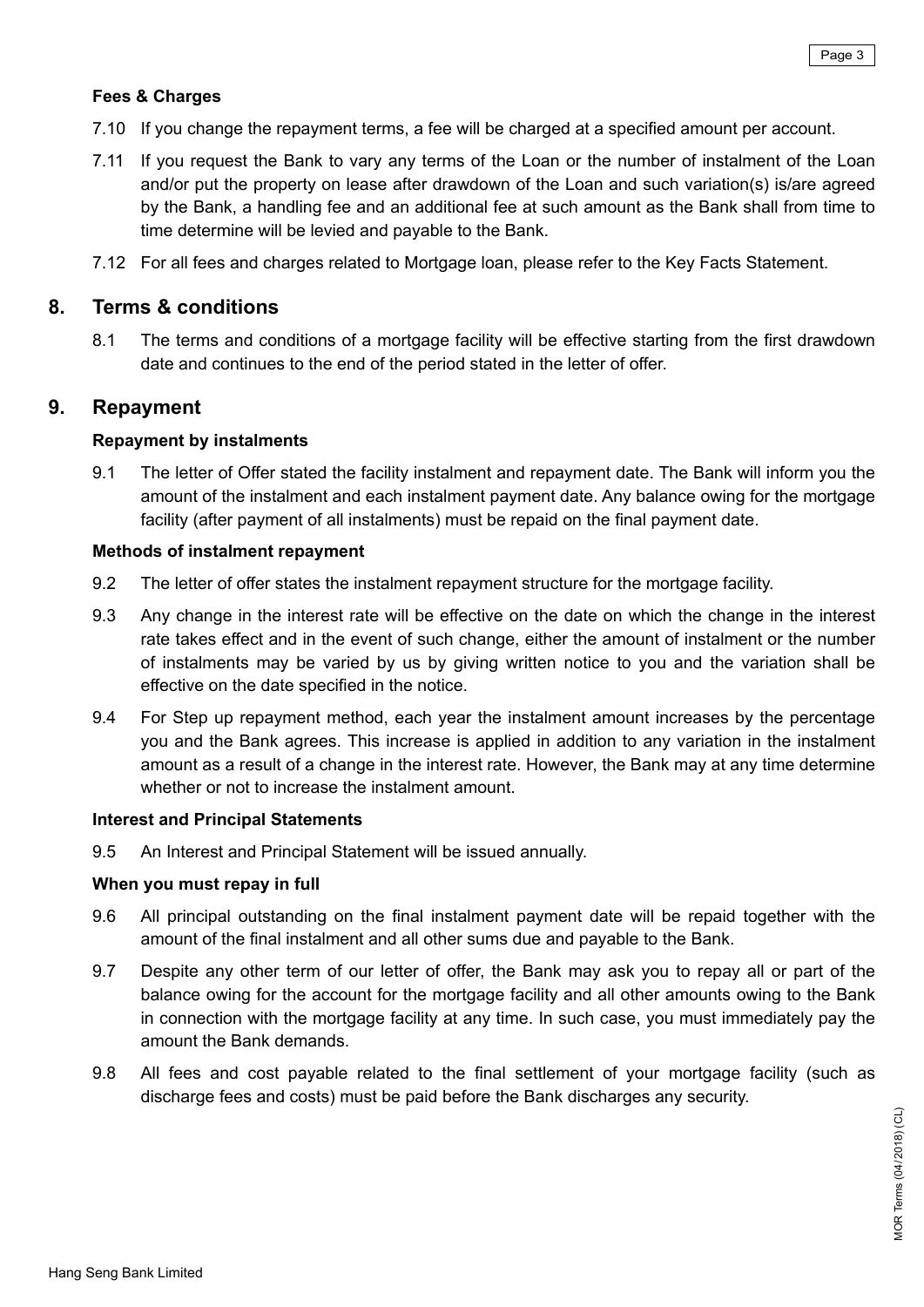# **10. Prepayment**

- 10.1 All or part of the mortgage facility can be prepaid if:
	- You must provide the Bank a written notice at least 5 days before the coming instalment due date. If a mortgage facility under a government housing scheme was granted to you, a written notice is required in accordance with the terms of the government housing scheme;
	- you pay for all accrued but unpaid interest, fees and cost related to the mortgage facility when you repay (including any early redemption or repayment fees as set out in the letter of offer or tariff sheet and costs in related with the prepayment);
	- you have a mortgage facility under a government housing scheme, you must follow all the requirements of the government authority in related to your prepayment of the mortgage facility and that any other requirements stated in the letter of offer is complied.
- 10.2 For Loan using Hibor interest rate, any prepayment in full or in part not falling on Interest Refixing Date, you are required to pay further interest charged at the interest rate payable on the Loan on the last Interest Re-fixing Date on the prepaid amount calculated from the prepayment date up to the next Interest Re-fixing Date immediately following the prepayment date.
- 10.3 A revised instalment schedule will be provided to you.
- 10.4 Fees and charges stated in the letter of offer will apply if you make any prepayment after the funds drawdown.

# **11. Review, cancellation, termination, suspension**

In addition to the terms below, letter of offer set out our right to review the terms of your mortgage facility, when you and the Bank may end or suspend your use of any product and what you need to do if that happens (including immediate repayment of the balance owing for the account for the mortgage facility).They also set out our enforcement rights.

- 11.1 Without prejudice to terms of the First Legal Charge/Mortgage and any other rights and remedies available to the Bank thereunder or otherwise, the Bank has the right to and may take possession of and sell the Property if you make any default in the payment of any sums due to the Bank.
- 11.2 The Bank may appoint any person as our agent to collect any or all indebtedness owed by you to the Bank and you shall be responsible for all costs and expenses of reasonable amount and reasonably incurred by the Bank for that purpose occasion.

#### **Our overriding right/right to set-off**

- 11.3 The Bank has the overriding right to demand for an immediate repayment.
- 11.4 The Bank may, at any time and without notice, apply any credit balance in any currency or any of your accounts or sell your property, in or towards satisfaction of any in debtedness owed by you to the Bank.

# **12. Mortgagor rights and obligation**

- 12.1 Mortgagor has the same obligation as the borrower and is liable to the Bank.
- 12.2 It is the mortgagor's liabilities and obligations to make a repayment upon the Bank requests.
- 12.3 The Bank can notify the mortgagor if:
	- (i) the Borrower fails to pay or repay the monies from time to time
	- (ii) there shall be any breach of or omission by the Mortgagor and/or the Borrower to observe any of the agreements, covenants or obligations under the Mortgage/Legal Charge;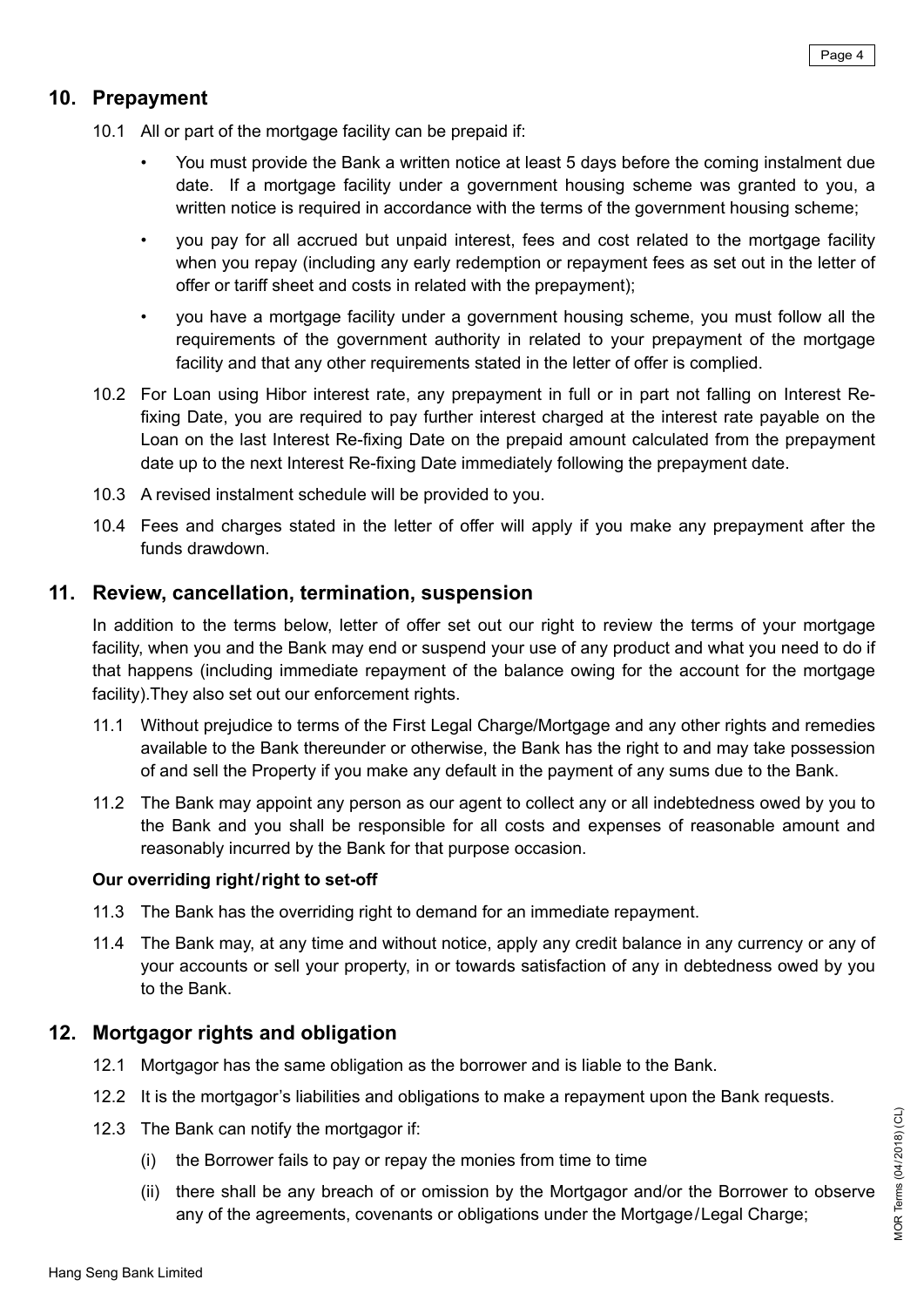- (iii) the Mortgagor or the Borrower is subject to any proceedings in or analogous to insolvency, bankruptcy or liquidation;
- (iv) the Government or any competent authority shall re-enter or threaten to re-enter upon and take back possession of the Property;
- (v) Any other Event of Default as specified in the Mortgage/ Legal Charge.
- 12.4 A Mortgagor's liabilities under the Mortgage/ Legal Charge will be extinguished when they have been fully discharged.

# **13. Guarantor rights and obligation**

- 13.1 Guarantor has the same obligation as the borrower and is liable to the Bank.
- 13.2 Guarantor can choose to guarantee limited amount or unlimited amount.
- 13.3 It is the guarantor's liabilities and obligations to make a repayment upon the Bank requests.
- 13.4 The Bank can notify the guarantor if:
	- (i) the borrower fails to pay or repay the monies from time to time;
	- (ii) any of the Guaranteed Liabilities becomes irrecoverable from the Borrower for whatever reason;
	- (iii) the Bank considers it appropriate to do so in order to protect or preserve its rights, powers and remedies under the Guarantee.
- 13.5 A guarantor's liabilities under the Guarantee will be extinguished when they have been fully discharged.

# **14. Discharge of mortgage loan**

When the Bank received your request for discharge of a mortgage, the Bank will release title deeds and any relevant documents (other than the mortgage itself) to the solicitor representing you against the solicitor's undertaking to return the documents on demand as appropriate. This process should normally be completed within 21 days, otherwise the Bank will inform you of the extra time needed.

# **C. (i) Mortgage-Link Account**

# **15. Mortgage-Link loan scheme**

Hong Kong Dollar ("HKD") Mortgage-Link loan scheme: you may designate up to two HKD savings accounts as the designated account(s), one of which shall be the HKD Savings Account designated as the direct debit account for repayment of the Mortgage Loan.

Renminbi/Hong Kong Dollar ("RMB/HKD") Mortgage-Link loan scheme: you may only designate one HKD Savings Account and one RMB Savings Account as the designated accounts, of which the HKD Savings Account shall be the account designated as the direct debit account for repayment of the Mortgage Loan.

# **16. Interest, fees and charges**

16.1 The preferential saving interest rate will be credited to designated account within a specified date or period according to the agreement between the Bank and you.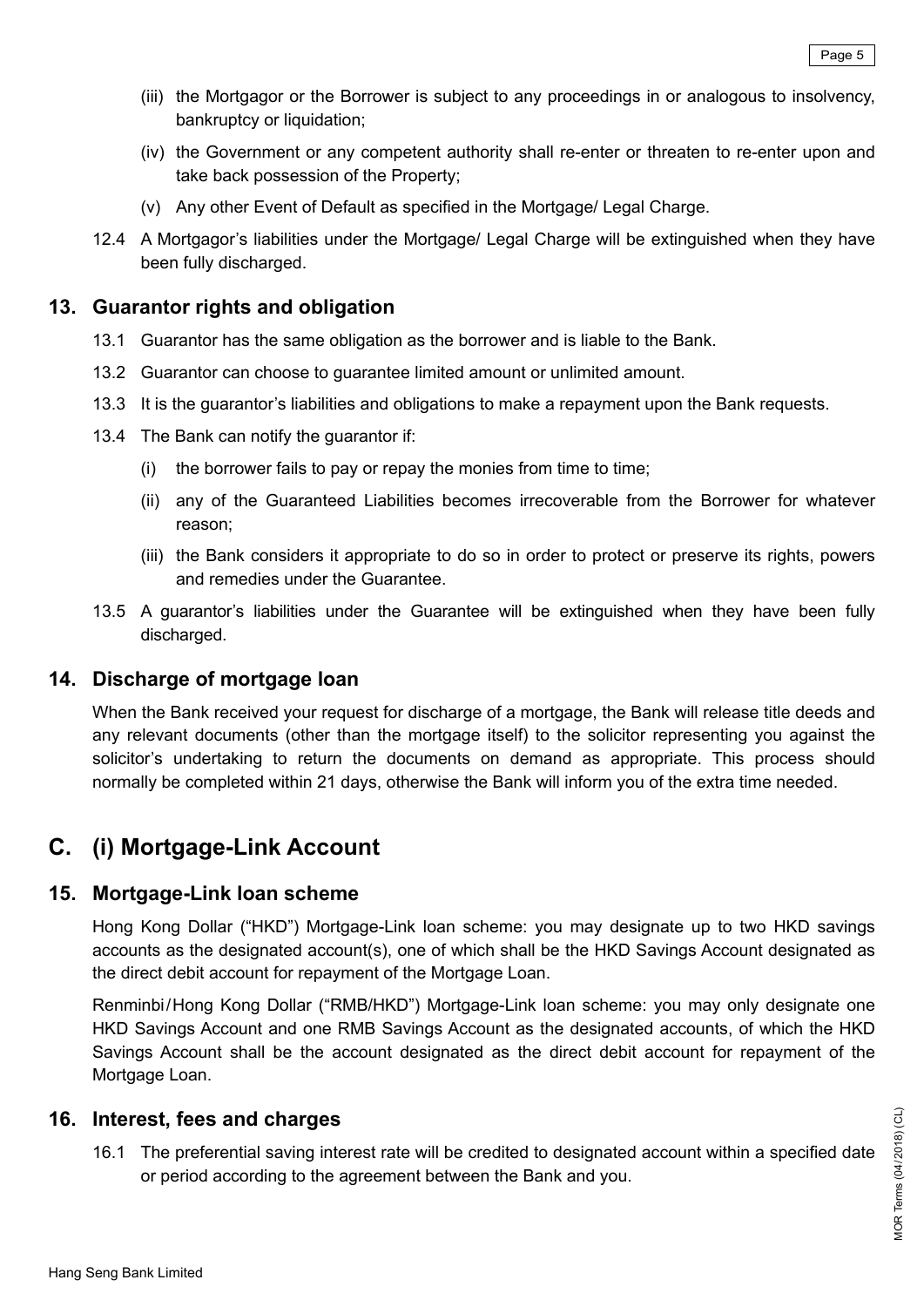- 16.2 The Bank shall have the absolute discretion to adjust the respective percentage of the outstanding principal of the mortgage loan under the Available Threshold with 30 days prior notice. Available Threshold is the total deposit amount applicable for the preferential savings interest rate and is limited to a maximum of 50% of the outstanding mortgage loan principal.
- 16.3 The Bank shall have the absolute discretion to raise or reduce the preferential savings interest rate applicable under the RMB/HKD or HKD Mortgage-Link scheme. A written notice will be provided to you 30 days in advance.
- 16.4 In any of the following event, preferential savings interest rate shall cease to be applicable to the credit balance of the designated Savings Accounts:
	- (i) for credit balance exceeding the Available Threshold;
	- (ii) where the customer defaults in the payment of any sums due to the Bank under the mortgage loan, during the period of default;
	- (iii) the designation by the customer of the designated Savings Account is terminated or revoked; or
	- (iv) the mortgage loan is fully repaid.

# **C. (ii) "Home-For-Home" Bridging Loan Plan**

# **17. Features**

- 17.1 The maximum loan tenor of the Bridging Loan is up to 6-month or else expires on the completion day of sale of the existing property (whichever is earlier).
- 17.2 The maximum loan amount is subject to the guidelines issued by the Hong Kong Monetary Authority and the Bank's final approval.
- 17.3 The mortgage loan of the new property relevant to the Bridging Loan must be provided by and utilised in the Bank. The mortgage of the new property shall be an All Moneys Mortgage.
- 17.4 If you fail to sell the existing property during the Loan Tenor, the Bank has the right to adjust the loan-to-value ratio, loan amount, interest rate of the mortgage loan in respect of the new property and demand for repayment of the relevant loan in full or in partial.
- 17.5 The Bridging Loan only applies to residential properties and mortgage application submitted by personal customers and is not applicable to Home Ownership Scheme, Tenants Purchase Scheme, Mortgage Insurance Programme, industrial and commercial properties, carpark mortgage and any mortgage scheme with any further/second charge.
- 17.6 If your property is subject to an existing legal charge, it is your duty to consult the mortgagee bank and ascertain the terms of the existing legal charge.

# **18. Interest, fees and charges**

18.1 Interest shall be repaid monthly during the Loan Tenor and the principal shall be repaid in full upon the expiry of the Bridging Loan Tenor by the customer.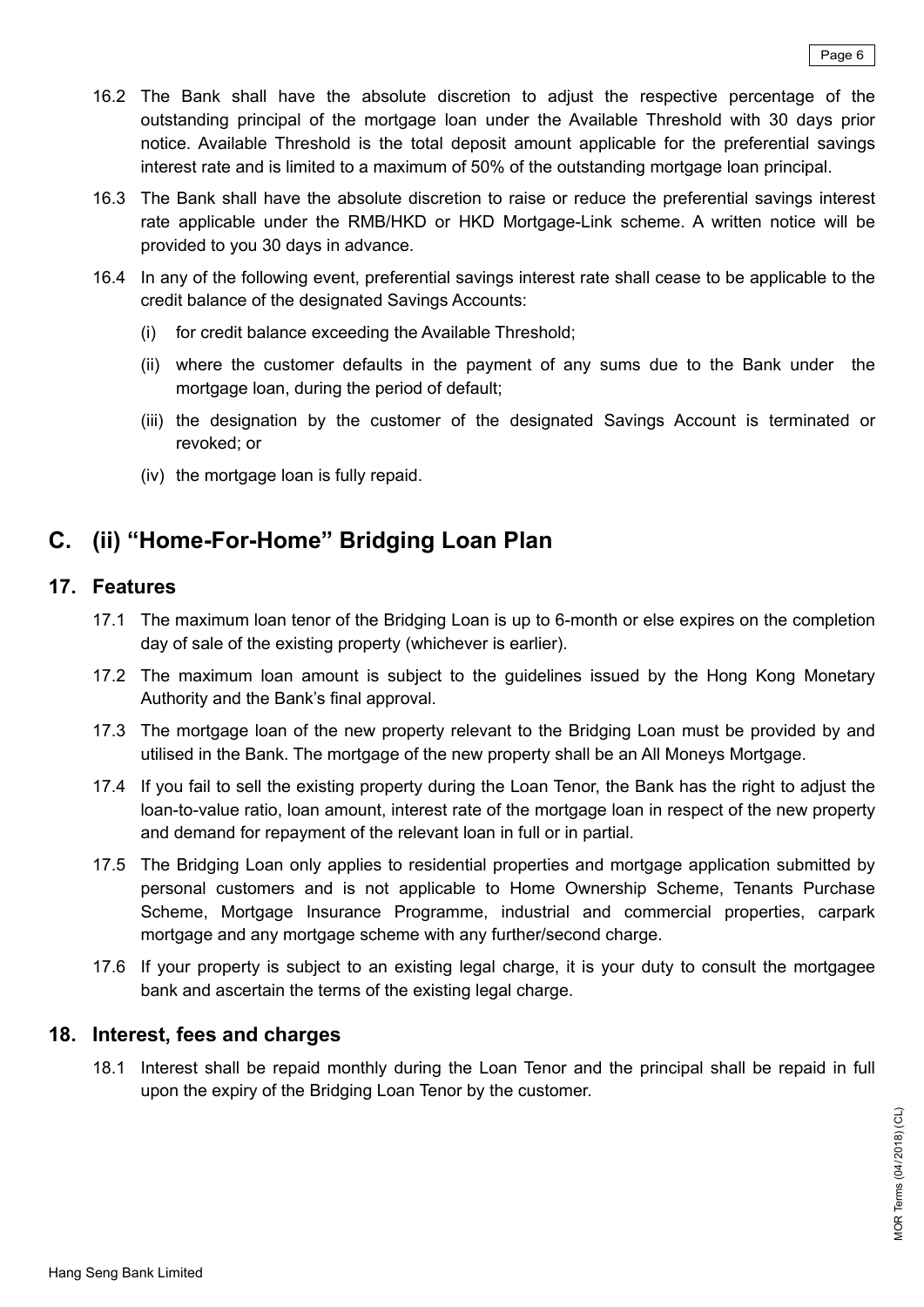# **C. (iii) Mortgage Insurance Programme "MIP"**

If the letter of offer stated that mortgage insurance is required for the mortgage facility then this clause will apply.

Mortgage insurance provides protection when the Bank suffers the loss related with your mortgage facility under certain circumstances.

### **Application**

- 19.1 The Bank applies and obtains mortgage insurance in related to your mortgage facility appointed by the Bank (HKMC Insurance Limited ("HKMCI") or QBE General Insurance (Hong Kong) Limited).
	- The mortgage insurance is to protect the interest & benefit of the Bank. The bank is insured and is the only beneficiary under the mortgage insurance.
	- Any amount outstanding under the mortgage insurance is legally responsible by you. You are not benefit from the mortgage insurance or entitled to the proceeds of any claim.
	- The right to, and calculation of, any potential refund from the insurer is governed by the MIP terms;

### **Premium you must pay**

- 19.2 When the insurer requests you to pay any amounts in related with the mortgage insurance. It must be paid and completed within the time the Bank specified.
- 19.3 Before the loan drawdown, you may be asked to pay the insurance premium amount as a lump sum or as an annual instalment.
- 19.4 Before the loan drawdown, instead of collecting the premium amount from you as a lump sum, the Bank may apply part of the loan towards payment of the premium amount. This amount must be paid in the same manner as the rest of the loan under mortgage facility or in any other manner the Bank defines.
- 19.5 All costs which incur in related with the mortgage insurance must be reimbursed to the Bank (including the cost for application and claim).
- 19.6 If any dispute relating to the mortgage insurance or any refund, it is the matter between you and the insurer. The Bank shall not be liable.

# **Cancellation of Mortgage Insurance**

- 19.7 Refund of a portion of the insurance premium is available only if the insurance premium has been paid in full by way of a single payment and all the following conditions are satisfied:
	- no claim has been paid or is to be paid in respect of the Mortgage Insurance Cover;
	- the Loan has not been delinquent for 60 days or more from the instalment due date and there has not been any material breach by the Obligors or any of them of the terms of this Facility Letter or the First Legal Charge/Mortgage and no Notice of Default has been given by the Bank to insurer during the period of 12 months immediately preceding the cancellation of the Mortgage Insurance Cover;
	- cancellation of the Mortgage Insurance Cover is caused solely by prepayment of the Loan in full;
	- receipt by the Bank of the premium refund from the insurer; and
	- application for the refund is made within 3 months from the date of repayment.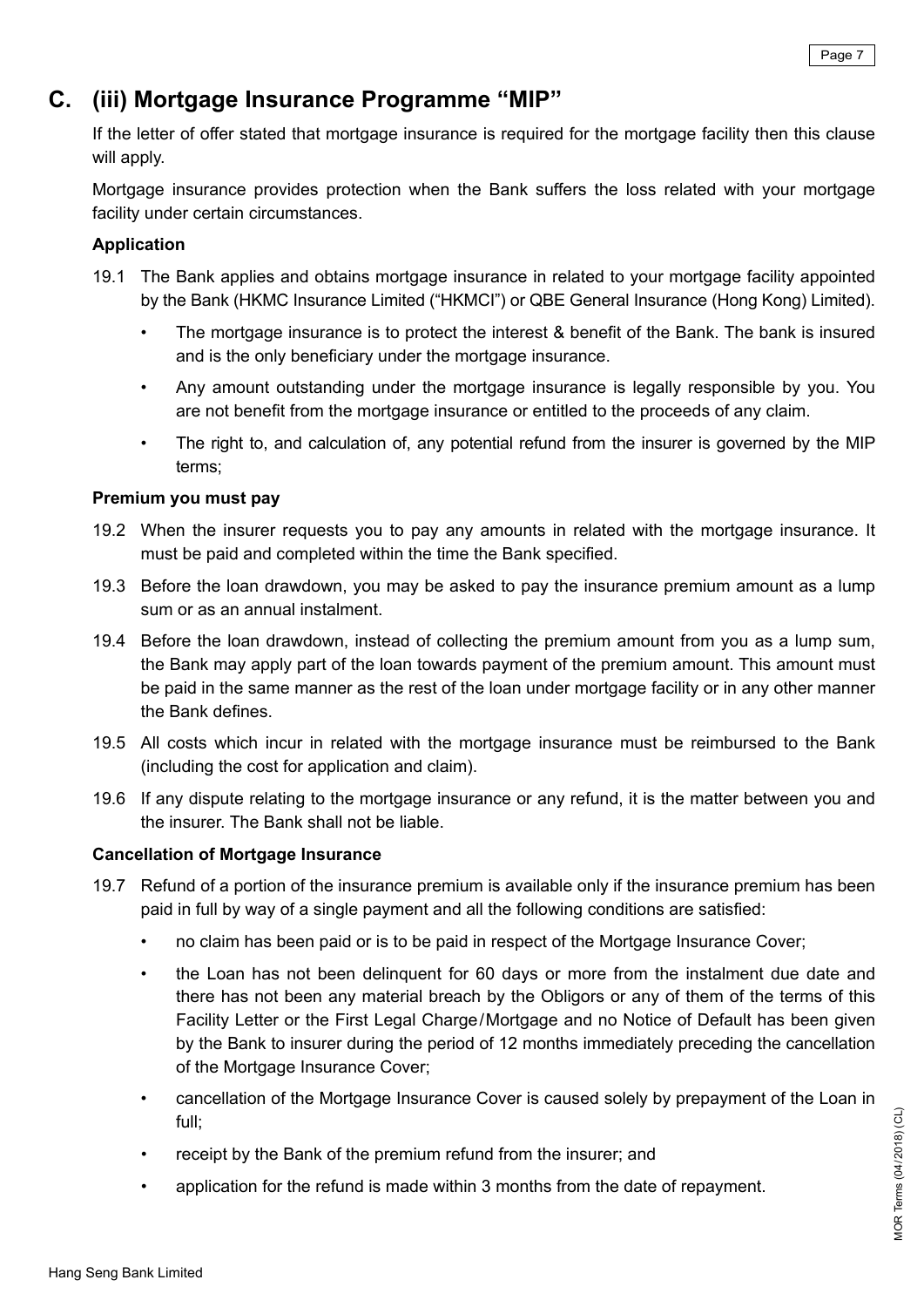- 19.8 No refund of the insurance premium will be made if the Mortgage Insurance Cover is cancelled due to any of the following termination events:
	- the outstanding principal balance of the Loan falls to or 60% or less of the Value of the Property; or
	- there is any material breach of the terms of the Mortgage Insurance Cover; or
	- the insurer has paid a claim to the Bank in respect of the Loan in accordance with the terms of the Mortgage Insurance Cover; or
	- repayment of the loan is due to restructuring or refinancing of the loan by the Bank.
	- • final decision on refund is subject to the insurer.

### **Termination**

- 19.9 The Mortgage Insurance Cover will automatically terminate when one of the following events happens:
	- (i) the Loan is repaid in full; or
	- (ii) the outstanding principal balance of the Loan falls to or below 60% of the Value of the Property.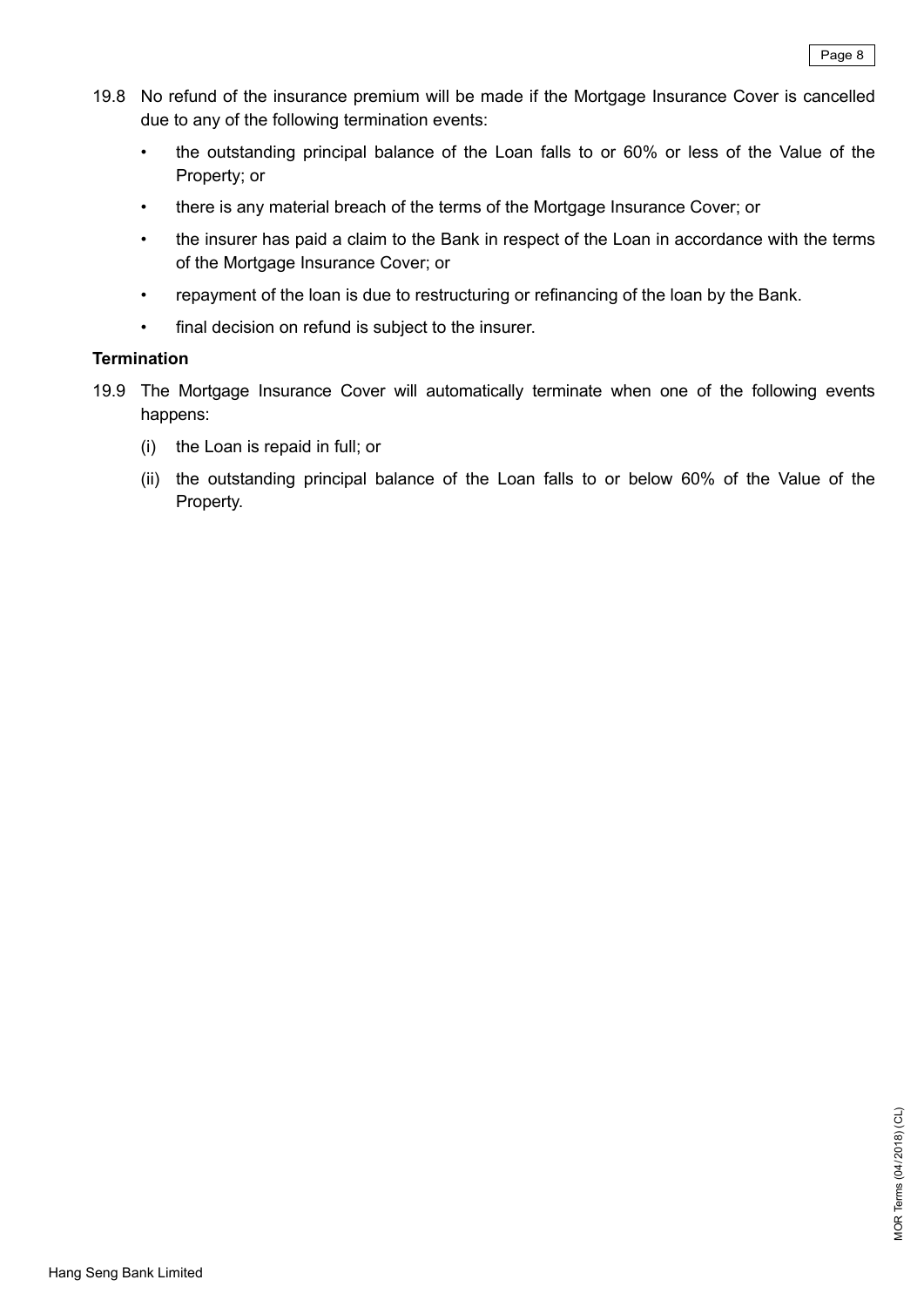# **D. Property Overdrafts**

This Part D applies to all mortgage facilities that are provided by way of overdraft.

# **20. Using your property overdrafts**

# **Purpose**

20.1 Funds will be provided to you through the designated account and it must be the account type the Bank specifies in the letter of offer.

# **21. Interest, fees and charges**

# **Interest**

- 21.1 Interest on the property overdraft facility will be charged and will accrue on a day-to-day basis at the rate as stated in the letter of offer. Such interest shall be calculated on the basis of the actual number of days (i.e. 365/366 day a year).
- 21.2 An overlimit interest rate will apply on the amount in excess.
- 21.3 The overlimit interest is accrued daily in compound interest.
- 21.4 The interest on the property overdraft facility and any outstanding default interest shall be debited from your account on the 21st day of each calendar month or at such times the Bank may determine in accordance with our usual practice.
- 21.5 For more information, please refer to the Key Facts Statement.

#### **Fees**

21.6 You will be charged a monthly fee which is calculated at a rate over the overdraft limit stated in the letter of offer. For more information, please refer to the Key Facts Statement.

# **Credit interest**

21.7 In an account for a property overdraft, no interest will be paid on any credit balance.

# **22. Our overriding right**

The property overdraft will be repayable on demand.

# **23. Right of set-off**

23.1 The Bank may, at any time and without notice, apply any credit balance in any currency on any of your accounts or sell your property, in or towards satisfaction of any in debtedness owed by you to the Bank.

# **24. Cancellation**

If you cancel the property overdraft facility within the 1st year, a cancellation fee will be charged which is calculated at a specified percentage on overdraft limit stated in the letter of offer if applicable. For more information, please refer to the Key Facts Statement.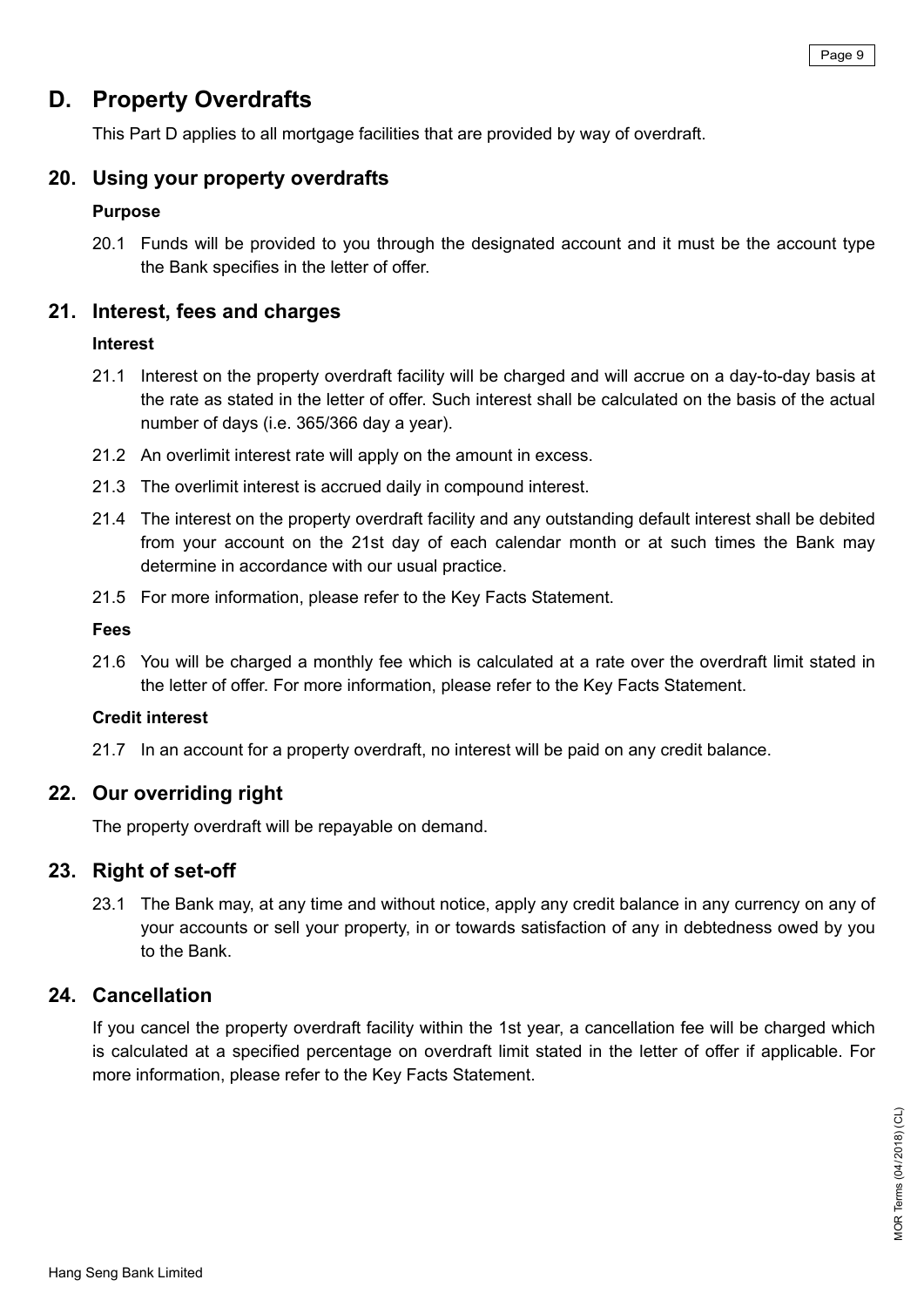# **E. Additional Features**

# **25. Fire insurance**

- 25.1 The Bank requires the Property (from Legal charge date) to be insured against risks of Fire with full extra perils, Earthquake (Fire, Shock & Flood), Landslip and Subsidence Endorsement, Explosion, Typhoon, Windstorm and Flood with an insurance company.
- 25.2 You may adopt the master fire insurance policy of the property. No fees will be charged if you choose the master fire insurance policy option.
- 25.3 Other than employing insurer on our approved list, you may choose to employ insurer that is not on our approved list, however any extra cost and fees charged may apply. To obtain the approved list, please contact our Mortgage consultant.
- 25.4 You have the responsibility to ensure the property has a fire insurance at all time, otherwise the Bank has the right to review the terms of your mortgage loan.

#### **Choice of sum insured**

- 25.5 You have the right to choose whether the sum insured is based on the original loan value, the current loan value, property reinstating cost or if you need to select other sum insured, you have to propose to the Bank, which the amount shall be mutually agreed by both parties.
- 25.6 If the insured amount is based on the current loan value or property reinstating cost or other sum insured (mutually agreed by you and the Bank), extra costs (for example, additional assessment and administration fee will be charged annually) will be involved.

# **26. Solicitor firms**

- 26.1 You have to pay for the legal expense of solicitors who represent yourself or the Bank to prepare mortgages on properties (including preparation of securities and other documents and a title investigation). It must be paid whether or not the mortgage facility is offered to you.
- 26.2 You may employ solicitor on our approved list to represent yourself and the Bank.
- 26.3 You have the right to employ separate solicitor for yourself, thus extra costs may apply.
- 26.4 You have the right to employ solicitor not on the approved list of the Bank
	- (i) To represent yourself and;
	- (ii) If the Bank allows representing both yourself and the Bank, however extra costs may apply.

 Extra fees that may be charged by the solicitor including the costs for the additional work for solicitor in reviewing the other solicitor's documentation under scenario (i).

26.5 You may be required to have a separate legal representation or to employ only solicitors on the approved list to represent the Bank, thus extra cost may apply.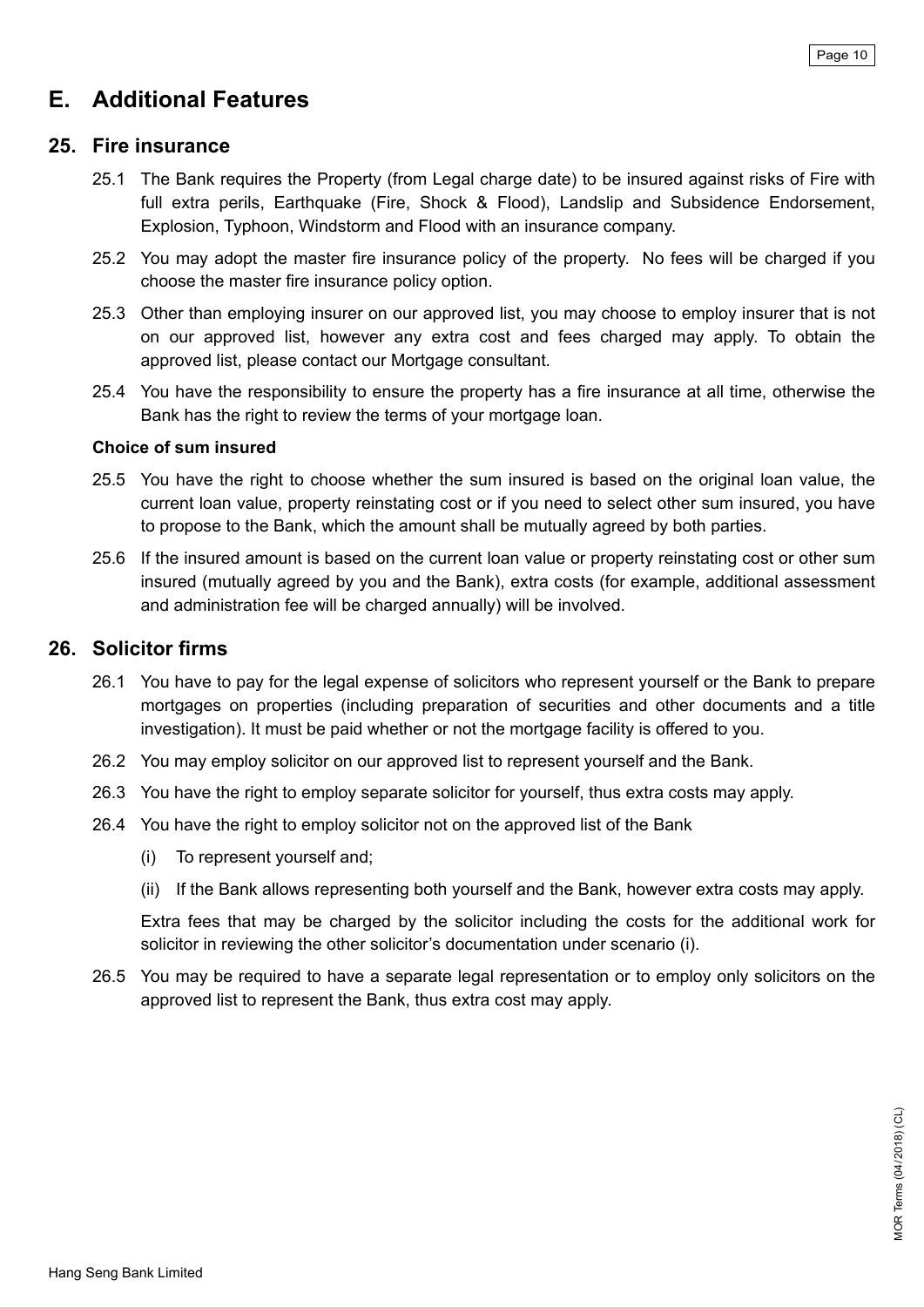# **F. Glossary**

*default interest* means the interest calculated which applies to amounts owing under the *mortgage facility*, the rate which used to calculating the interest should be stated in the *letter of offer*.

*government housing scheme* means assistance (e.g. implementing schemes) by government authority or agency in related to the purchase of a *property*.

*HIBOR* means the Hong Kong InterBank Offered Rate for the interest period of 1 month for Hong Kong Dollars quoted by Hang Seng Bank Limited at or about 11:00 a.m. (Hong Kong time) on the Loan drawdown date or Interest Re-fixing Date.

*Interest Re-fixing Date* means Hibor re-fixing on the date falling 1 month from the specified day of the month immediately following the Loan drawdown date and on the corresponding day of each and every 1 month's period thereafter.

*loan* means the outstanding principal amount of all drawdowns under a *mortgage facility*.

*mortgage facility* means each mortgage loan or *property overdraft* the Bank makes available to you under these terms as stated in our *letter of offer*.

*mortgage insurance programme* means insurance that provides protection when the Bank suffers the loss related with your mortgage facility under certain circumstances.

**Prime Rate** means the Hong Kong Dollar Prime Lending Rate from time to time quoted by Hang Seng Bank Limited.

*premium amount* means the amount of the premium you need to pay for a *mortgage facility* with *mortgage insurance* before the *mortgage facility* can be used, as stated in the *letter of offer*.

*property* means the property the subject of the security for your *mortgage facility*.

*property overdraft* means each facility the Bank makes available to you by way of overdraft as described in Part D.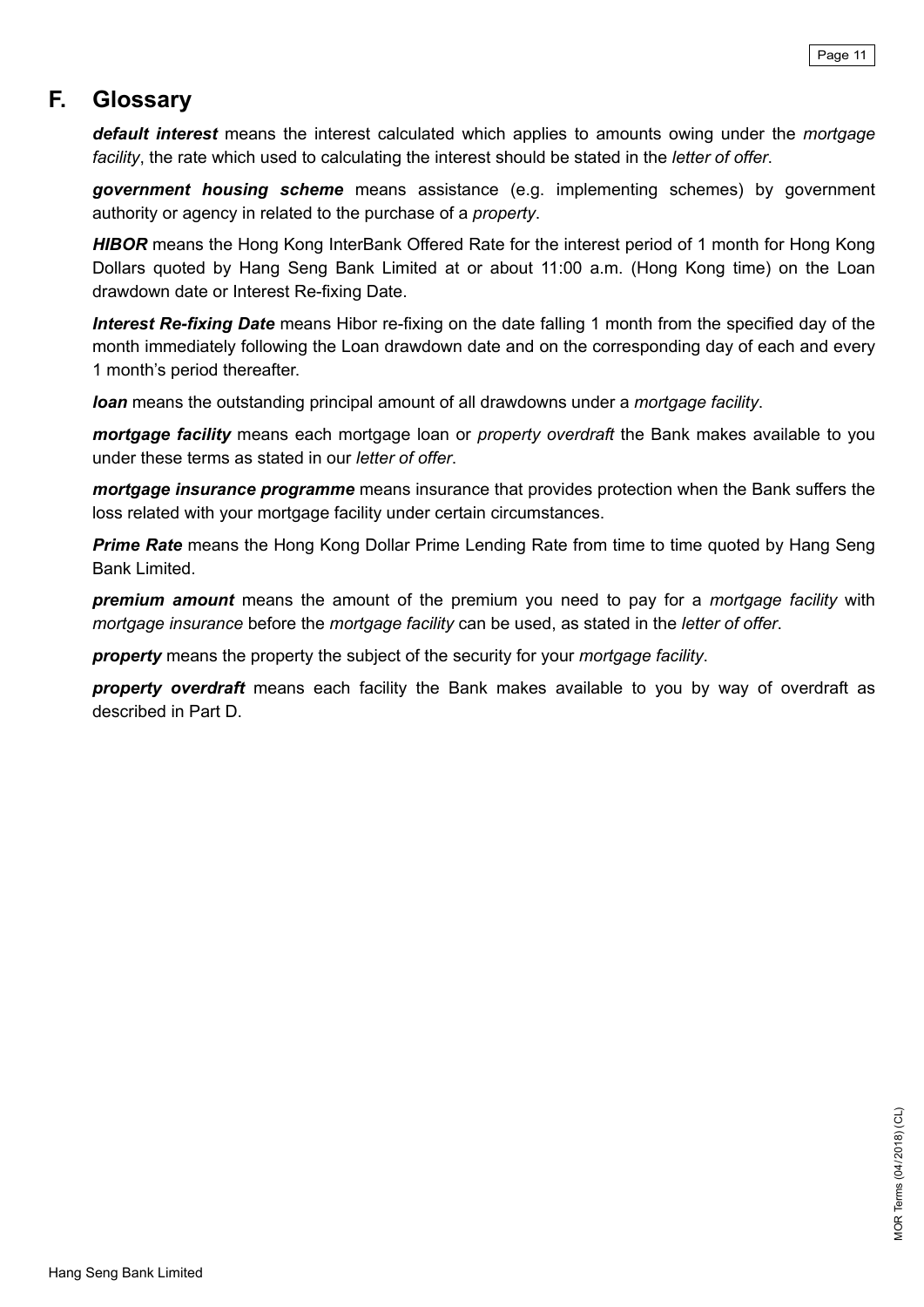# **甲. 申請 – 一般資料**

#### **1. 關於按揭服務**

 請到恒生銀行(「本行」)的分行、按揭中心以及網站索取有關按揭貸款詳情。你亦可聯絡本行商討適合 你個人理財需要的按揭服務,及了解相關按揭貸款的詳情及條款。 請填寫申請表並提供所需文件及本行所需的資料作進一步申請。

# **2. 貸款條件信**

 當申請獲批核後,本行將發出貸款條件信給你。

# **3. 提取貸款的條件**

#### **提取貸款前,你必須:**

- • 遵守本行的貸款條件信;
- 除本行管款條件信中列明外,支付所有與按揭服務有關的所有費用;
- • 委任律師準備物業的按揭文件;
- • 為物業購買火險;
- 按本行要求的形式及內容提供所須文件,以確保抵押為有效;及
- • 按本行合理要求下提供其他文件或資料。

如有關文件非正本,必須以本行要求的方式證明該文件屬真實無誤。

3.1. 如發現任何有關你、抵押品提供者或物業的查詢或其他調查結果與本行要求的形式或內容不符, 本行將不會為你提供任何資金或按揭貸款。

# **4. 按揭還款戶口**

請指定你於本行開立的戶口以扣除本文中提及應付之所有款項,並作為你履行對本行有關貸款之義務。

# **5. 更改貸款條件**

如你需要更改貸款條款,請聯絡本行以商討可行方案。若本行同意,則必須就本行要求的條款進行 (包括支付有關費用)。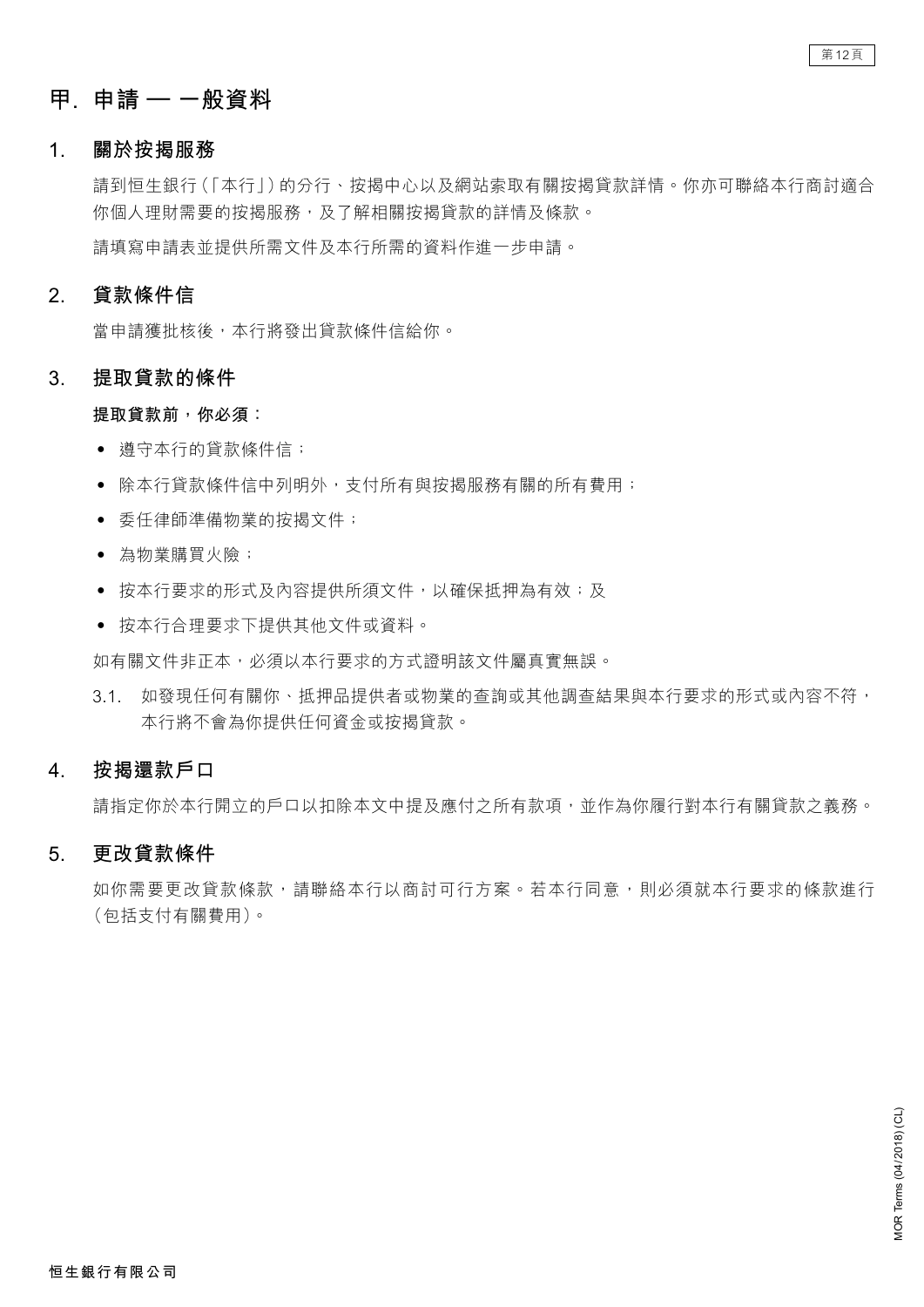# **乙. 按揭貸款 – 一般事項**

乙部所載條款適用於貸款使用於資款期內的各項按揭貸款服務,但並不適用於物業抵押透支 服務。如選用Mortgage-Link按揭戶口、「好預算換樓計劃」或按揭保險計劃,請分別參閲丙(i)、丙(ii)及 丙(iii)部所載列的額外條款。

若按揭服務為物業抵押透支,則適用於丁部載列的條款。

 若你需投保火險或指定律師樓,則適用於戊部載列的額外條款。

# **6. 資金**

#### **本行如何提供資金**

6.1. 除非本行另行要求,否則本行會以你的指示提供資金。

#### **提取貸款日期**

6.2. 如貸款條件信列明提取貸款日期,所有貸款必須在提取貸款日期或之前提取。

#### **7. 利息、費用及收費**

**利息**

- 7.1. 你必須按貸款條件信所載之利率每月(或按本行貸款條件信所載其他方式)就貸款支付利息。
- 7.2. 若按揭貸款涉及政府房屋計劃,有關利率須參照政府房屋計劃的條款釐定。
- 7.3. 貸款之利息將根據貸款條件信所訂明之利率逐日累積計算,此項利息將按實際用款日數並以每年 365/366日為基準計算。
- 7.4. 利息須於貸款條件信所訂明的日期前支付。
- 7.5. 定息按揭計劃利率於定息期內保持不變。
- 7.6. 定息按揭計劃利率於定息期後將根據貸款條件信所訂明之利率計算。
- 7.7. 如最優惠利率有任何變動,將由最優惠利率變動當日起生效;而本行可書面通知將固定利率期間 後之分期付款額或分期付款次數予以調整。調整由通知書內註明之日期起生效。
- 7.8. 香港銀行同業拆息將於提取貸款當日釐定,並可於緊隨提取貸款當日之下一個月指定日期後 第一個月重訂,並可於緊隨提取貸款當日後每一個月的之同一日重訂。
- 7.9. 本行可酌情提高或減低貸款之利率,並可以書面通知你已提高或減低之息率而該變動將於通知書內 列明之日期開始生效。本行有權增加或減少分期付款額及 /或分期付款次數以配合所有利率之 增減。已修訂的還款明細表亦將會寄給你。

#### **費用及收費**

- 7.10. 如須更改貸款條款,將按每個受影響戶口收費。
- 7.11. 如你於提取貸款後,要求更改分期付款期數及/或你更改物業用途並獲本行同意接納,你就此支付 手續費。本行有權不時修訂有關手續費。
- 7.12. 所有按揭服務的手續費及費用詳情,請參閱按揭貸款產品資料概要。

#### **8. 條款及細則**

8.1. 有關條款及細則的有效期由貸款提取日開始,直至貸款條件信所列的最終還款期終結。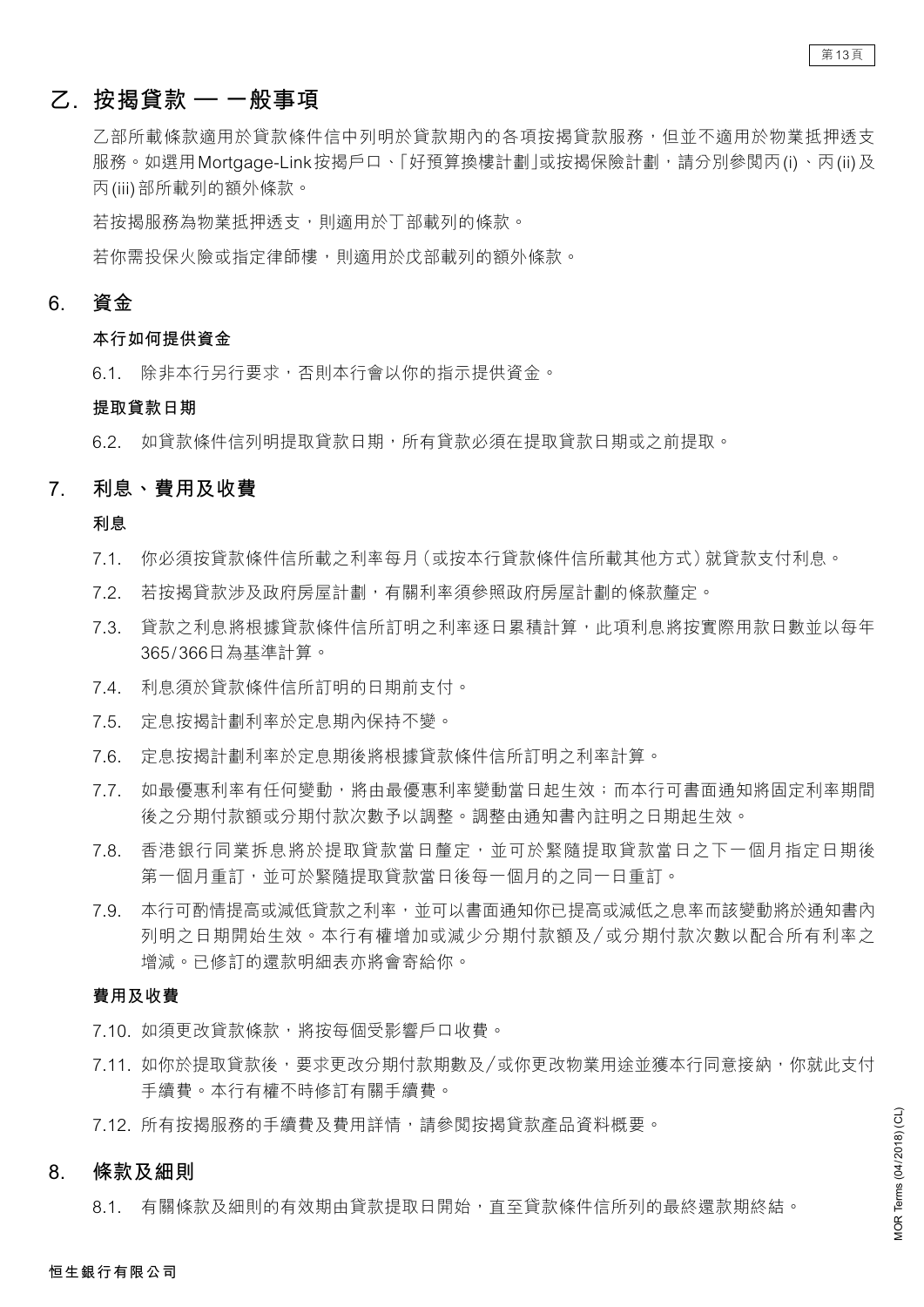### **9. 分期還款**

#### **還款**

9.1. 貸款條件信將列明你的供款金額及還款期。任何按揭服務的欠款結餘(在繳付全部供款後)須於 最終還款期前償還。

#### **分期還款的方式**

- 9.2. 貸款條件信內列明按揭服務的分期還款結構。
- 9.3. 如利率有任何變動,將由利率變動當日起生效。本行可將每月分期付款額或每月分期付款次數 予以調整並向你發出書面通知,而有關調整會於通知書內列明之日期起生效。已修訂的還款明細表 將會寄給你。
- 9.4. 若使用「漸進 | 還款計劃, 供款金額將每年按你與本行議定的比例增加, 該增加額將連同利率變動 的供款金額調整,唯本行可酌情更改有關供款金額。

#### **還款明細表**

 9.5. 還款明細表將每年發出。

#### **你必須全數償還的情況**

- 9.6. 於最後一期供款日尚未清還的本金,須連同最後一期的供款額及其他一切到期並須予支付本行的 金額,於最後一期供款日一併償還。
- 9.7. 即使貸款條件信中訂有任何其他期限,本行亦可隨時要求你償還按揭服務戶口中的全部或部分欠款 結餘,及就按揭服務欠付本行的所有其他款項。你必須按本行發出的要求立即支付有關款項。
- 9.8. 你必須先支付與悉數清償你按揭服務相關的所有應付費用及收費(如注銷按揭契費用及收費), 以利本行解除任何抵押。

#### **10. 提前還款**

- 10.1. 下述情況下可提前償還全部或部分按揭貸款:
	- · 你須不少於下一期到期日五天前向本行發出書面通知。若按揭服務是根據政府房屋計劃向你 提供的,你必須根據政府房屋計劃條款發出書面通知;
	- 於提前還款時,你亦須就按揭服務支付所有應計而未付的利息、費用及收費(包括貸款條件 信或收費表中列明的任何有關提前清還的手續費);
	- 若你的按揭服務是根據政府房屋計劃所提供,你須符合政府機構就提前償還按揭服務提出的 所有要求及符合貸款條件信中列明的任何其他要求。
- 10.2. 如貸款選用香港銀行同業拆息,於非利息重訂日作提前償還全數或部份貸款時,你需支付從提前 環款當日起計算至緊隨提前還款當日之下一個利息重訂日止,根據上一個利息重訂日而訂定之 貸款利率,按照提前償還金額計算之額外利息。
- 10.3. 已修訂的還款明細表將會寄給你
- 10.4. 如在提取貸款後提前償還貸款,須徵收貸款條件信中列明的相關費用。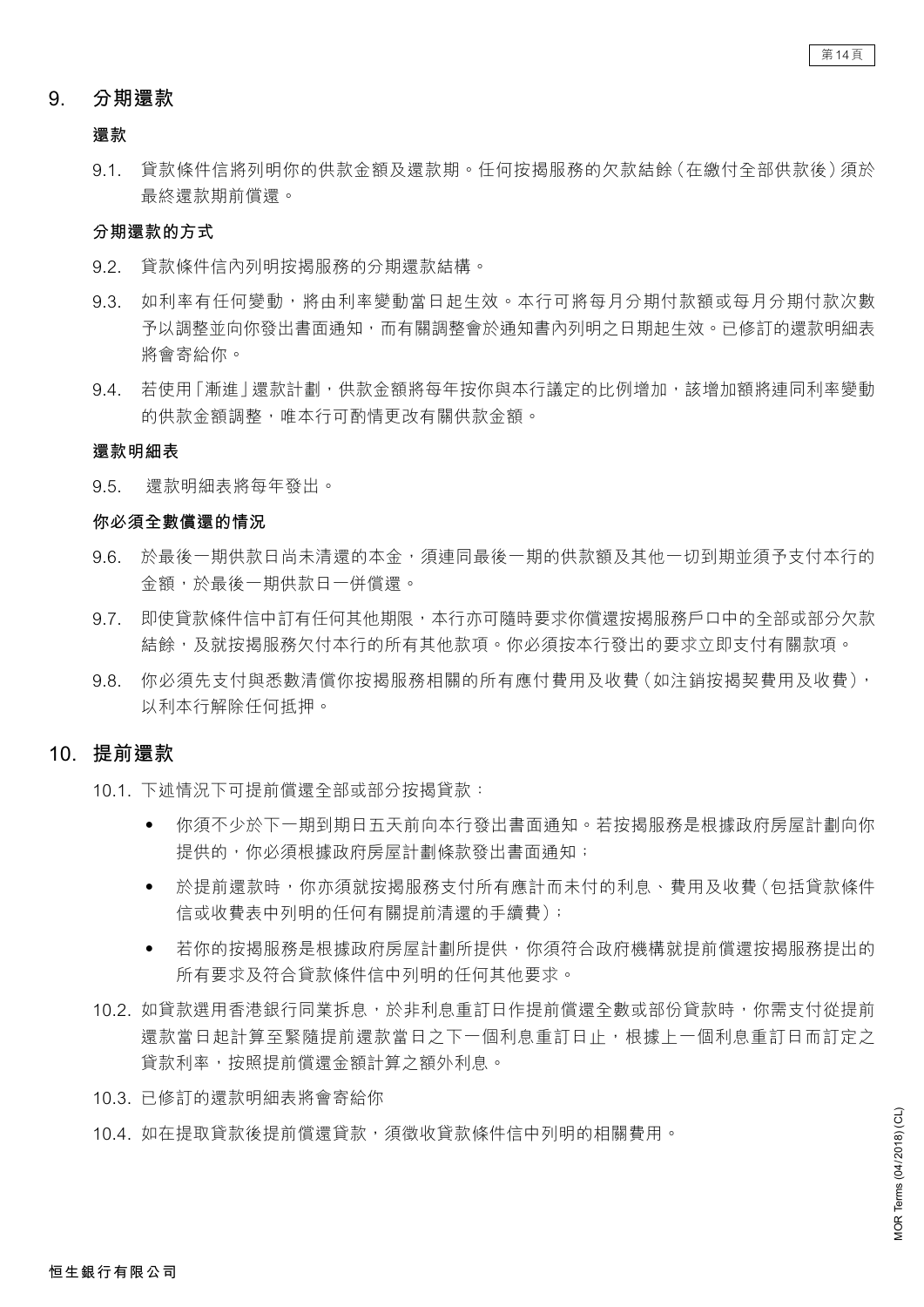### **11. 檢討、取消、終止、暫停**

除以下條款外,本行的貸款條件信亦載列本行對你的按揭服務條款重檢權利,你及本行可終止或暫停 使用有關按揭服務,以及你在有關情況下需採取的行動(包括立即繳付按揭貸款戶口欠款結餘)。其中 亦載列本行的強制執行權。

- 11.1 在不損害第一法定押記/按揭及本行根據該等文據或其他文件而享有之任何其他權利或補救方法之 條款下,倘你拖欠應付予本行之任何款項,則本行有權擁有、接管及出售上述物業。
- 11.2 本行可委任任何人士或代理人,向你收取欠負本行之任何或所有債項,你須負責本行就此每次 產生之一切合理費用及開支。

#### **應要求還款/賬戶調動之權利**

- 11.3 貸款受本行之慣常凌駕權利所規限,並須應要求償付。
- 11.4 本行可不予另行通知,將你賬戶內任何幣值之結存撥作支付你不論屬何種身份欠負本行之任何 債項。

#### **12. 押記人權利及義務**

- 12.1. 押記人與借款人須就有關按揭/法定押記下同樣對銀行負上責任。
- 12.2. 押記人有責任按銀行要求償還供款。
- 12.3. 本行可就下列情況要求押記人兌現作為押記人之責任:
	- (i) 借款人未能於到期或按銀行要求時償付其不時虧欠本行之債務或其任何部份;
	- (ii) 押記人及/或借款人違反或不遵守按揭/法定押記下任何約定、契諾或義務;
	- (iii) 押記人/借款人正受制於任何無償債能力、破產、清盤或類似之程序;
	- (iv) 政府或任何主管當局重收或威脅要重收全部或部份物業,或取回全部或部份物業的管有權;
	- (v) 任何其他按揭/法定押記內指定的違責事項。
- 12.4. 如押記人全部履行其於按揭/法定押記下之法律責任,其責任即獲解除。

#### **13. 擔保人權利及義務**

- 13.1. 擔保人與借款人須就有關按揭/法定押記下同樣對銀行負上責任。
- 13.2. 擔保人可選擇該擔保的金額是設定或不設定上限。
- 13.3. 擔保人有責任按銀行要求償還供款。
- 13.4. 本行可就下列情況要求押記人兑現作為擔保人之責任:
	- (i) 借款人未能於到期或按銀行要求時償付其不時虧欠本行之債務或其任何部份;
	- (ii) 借款人之任何擔保債務因任何理由而變得無法追討;
	- (iii) 本行於認為恰當時作出兑現要求,以保障或保留其於擔保契約下之權利、權力或補償。

13.5. 如擔保人全部履行其於按揭/法定押記下之法律責任,其責任即獲解除。

#### **14. 你的取消權**

本行收妥有關你取消按揭通知後,將盡快安排發放業權契據及有關文件予客戶的代表律師,有關律師須 保證在本行要求時退還所有文件。有關手續一般於21日內完成,如須延期,本行將另行通知。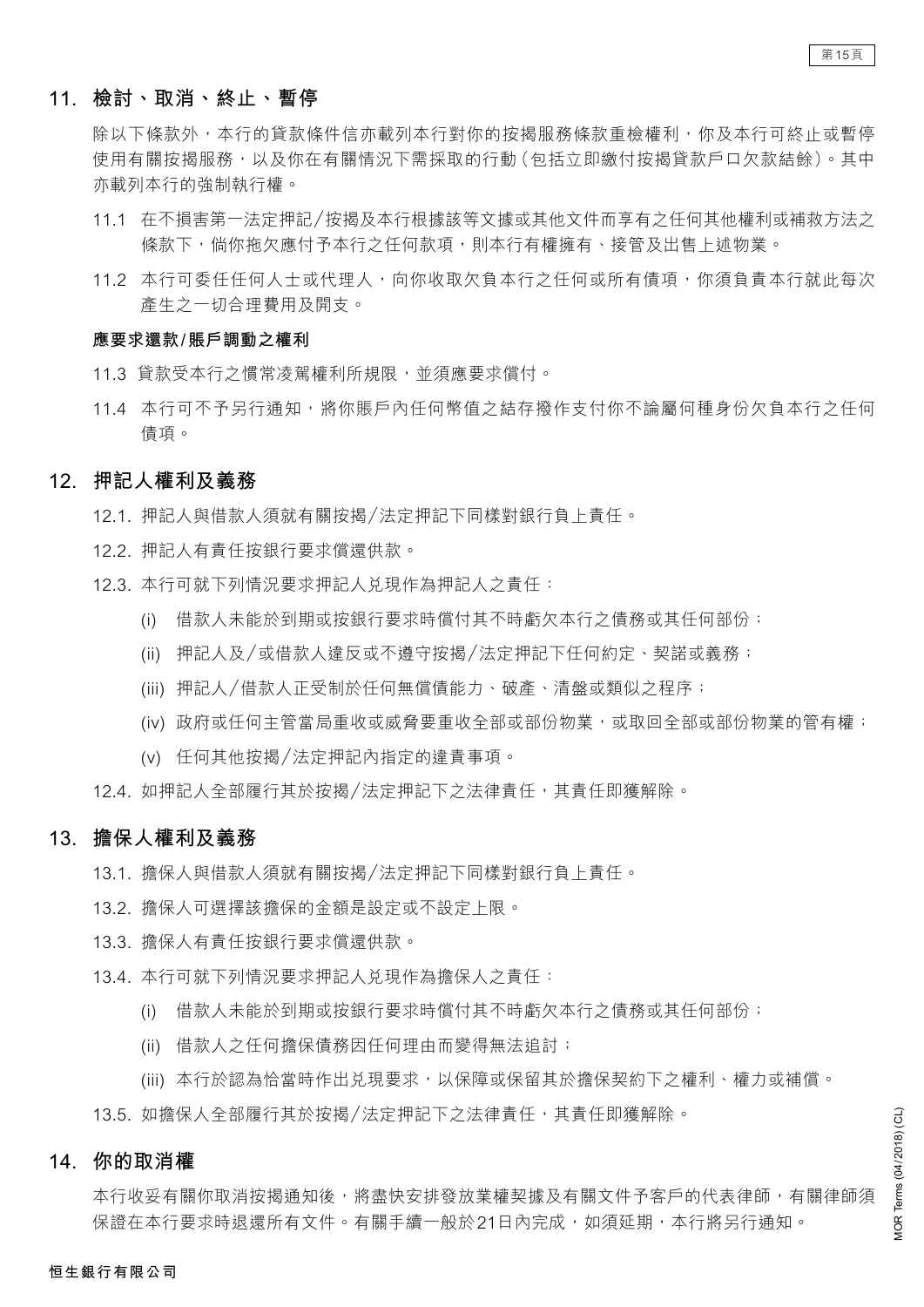# **丙. (i) Mortgage-Link按揭戶口**

#### **15. Mortgage-Link按揭戶口**

根據「港幣Mortgage-Link按揭戶口」貸款計劃提供之按揭貸款,你最多可以指定兩個港幣儲蓄戶口作為 指定戶口,其中一個須指定作為償還有關按揭貸款之自動支賬戶口。

根據「雙幣Mortgage-Link按揭戶口」貸款計劃提供之按揭貸款,你只可以指定一個港幣儲蓄戶口及一個 人民幣儲蓄戶口作為指定戶口,其中港幣儲蓄戶口須指定作為償還有關按揭貸款之自動支賬戶口。

#### **16. 利息、費用及收費**

- 16.1. 特惠利息將於本行決定或本行與你協定之日期或期限撥入指定戶口。
- 16.2. 本行有絕對酌情權可不時調整獲享特惠儲蓄息率之存款限額的比例,並於有關調整生效前30天 發出通知。存款限額的比例指獲享特惠儲蓄息率之存款限額為按揭貸款結欠之50%。
- 16.3. 本行有絕對酌情權可不時決定提高或減少「雙幣Mortgage-Link」或「港幣Mortgage-Link」按揭 戶口之特惠儲蓄息率。有關調整將於生效前30天發出書面通知。
- 16.4. 客戶在下列任何一種情況下,其指定綜合戶口內之港幣儲蓄戶口及人民幣儲蓄戶口將不再獲享 特惠儲蓄息率:
	- (i) 儲蓄超逾相應存款限額;
	- (ii) 逾期還款期間;
	- (iii) 並非以享有特惠儲蓄息率之綜合戶口內之港幣儲蓄戶口作為按揭供款戶口;
	- (iv) 全數還清按揭貨款。

# **丙. (ii)「好預算」換樓計劃(「換樓計劃」)**

#### **17. 特點**

- 17.1. 換樓計劃之貸款期最長為6個月或截至現有物業之成交日〔以較前者為準〕。
- 17.2. 換樓計劃之最高貸款額按香港金融管理局最新規定的物業按揭成數/貸款金額上限計算及以本行 最終批核為準。
- 17.3. 客戶須於恒生提取經換樓計劃購置新物業之按揭貸款,而新購置物業之按揭契類別須為「所有款項 按揭契」。
- 17.4. 若客戶未能於貸款期內完成出售現有物業,本行有權重新釐訂新物業的按揭成數、貸款金額 及/或貸款利率,並要求客戶即時清還有關貸款或其任何部份。
- 17.5. 換樓計劃只適用於住宅物業及以個人名義申請之按揭計劃及不適用於「居者有其屋」、「租者置 其屋計劃」、「按揭保險計劃」、工商用物業、車位按揭及附有任何形式二按之按揭計劃。
- 17.6. 若客戶之物業現時承按於其他銀行(「承按人」),客戶有責任諮詢承按人及查明其按揭條款。如有 需要,客戶須就換樓計劃的物業收益轉讓協議取得承按人的同意。

#### **18. 利息、費用及收費**

18.1. 客戶須於貸款期內每月償還利息,並於還款期完結當日清還換樓計劃之本金。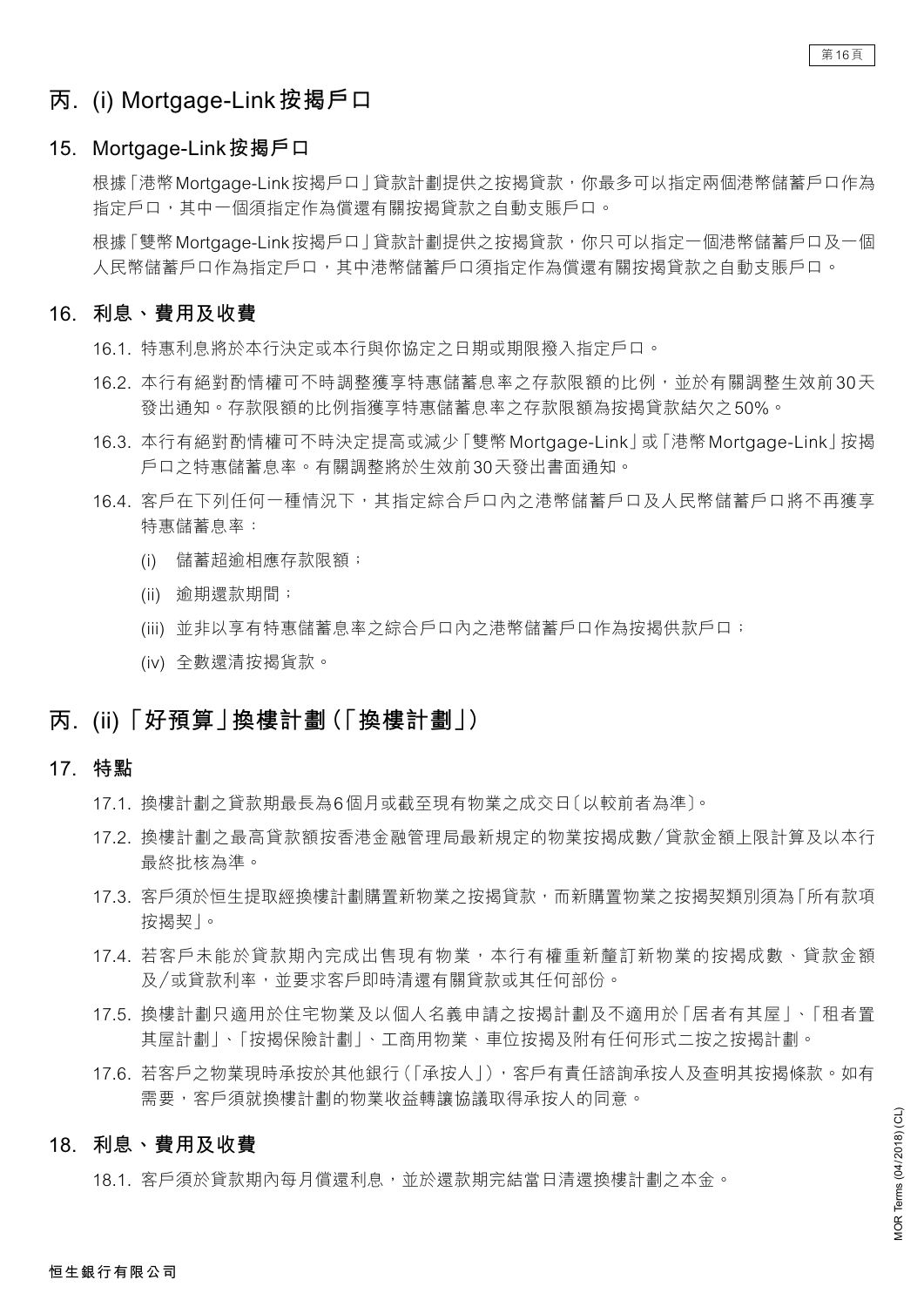# **丙. (iii) 按揭保險計劃("MIP")**

 本部所載列條款適用於貸款條件信中訂明須參與按揭保險計劃的按揭貸款。

 按揭保險將保障本行避免在特定的情況下因你的按揭而遭受損失。

#### **申請**

- 19.1 本行就你的按揭申請及投保本行指定的按揭保險(由香港按證保險有限公司)「按證保險公司」)或 昆士蘭保險(香港)有限公司提供)。
	- 按揭保險是用以保障本行的權益及利益,本行必須受該保險保障並為其唯一受益人。
	- 你須為所有按揭保險須支付的金額負上法律責任,唯你沒有從按揭保險中得益的權利。
	- • MIP條款管制所有保險公司退款權利及其計算。

#### **保費**

- 19.2 你須於本行指定時間內向保險公司繳付全數金額,有關指定時間或於承保人要求到期日之前。
- 19.3 於貸款提取日前,你須支付相等於保險費全數或年度保險費之首次期款的保費。
- 19.4 於貸款提取日前,除你支付保險費全數,本行亦可以部分貸款繳付保險費全數。有關金額必須與 其按揭貸款餘額以相同方法支取。
- 19.5 你須支付有關申請按揭保險的所有收費(包括申請及索償費用)。
- 19.6 如你與保險公司就按揭保險或其退款存在爭議,本行恕不負責。

#### **取消按揭保險**

- 19.7 有關退還部份保險費祇根據保險費已經一次過全數支付及必須符合下列各項條件:
	- 該按揭保險從未或不會行將需要支付仟何索償;
	- 貸款之供款從未自到期供款日起逾期60天或以上支付,而各義務人或其中任何一人並無嚴重 違反本函件或第一法定押記/按揭之條款,而且在取消按揭保險之前12個月內本行並無發出 違約通知予保險公司;
	- 取消按揭保險是完全由提前償還全部貸款所引致;
	- 本行自保險公司收到退還之保險費;以及
	- • 你於付清貸款之日起3個月內提出申請退款。
- 19.8 如按揭保險乃因以下仟何終止事件而取銷,則不能獲得退款:
	- • 貸款之未償本金餘額降至物業價值之60%或以下;或
	- 有任何嚴重違反按揭保險條款;或
	- 保險公司曾根據按揭保險之條款向本行支付貸款之索償;或
	- 付清貸款乃因本行對貸款作重整或再融資。
	- • 有關退款以保險公司最終批核為準。

#### **終止**

- 19.9 如發生下列任何事項,按揭保險將立即自動終止:
	- (i) 貸款已全數清償;或
	- (ii) 貸款之未償本金餘額降至物業價值之60%或以下。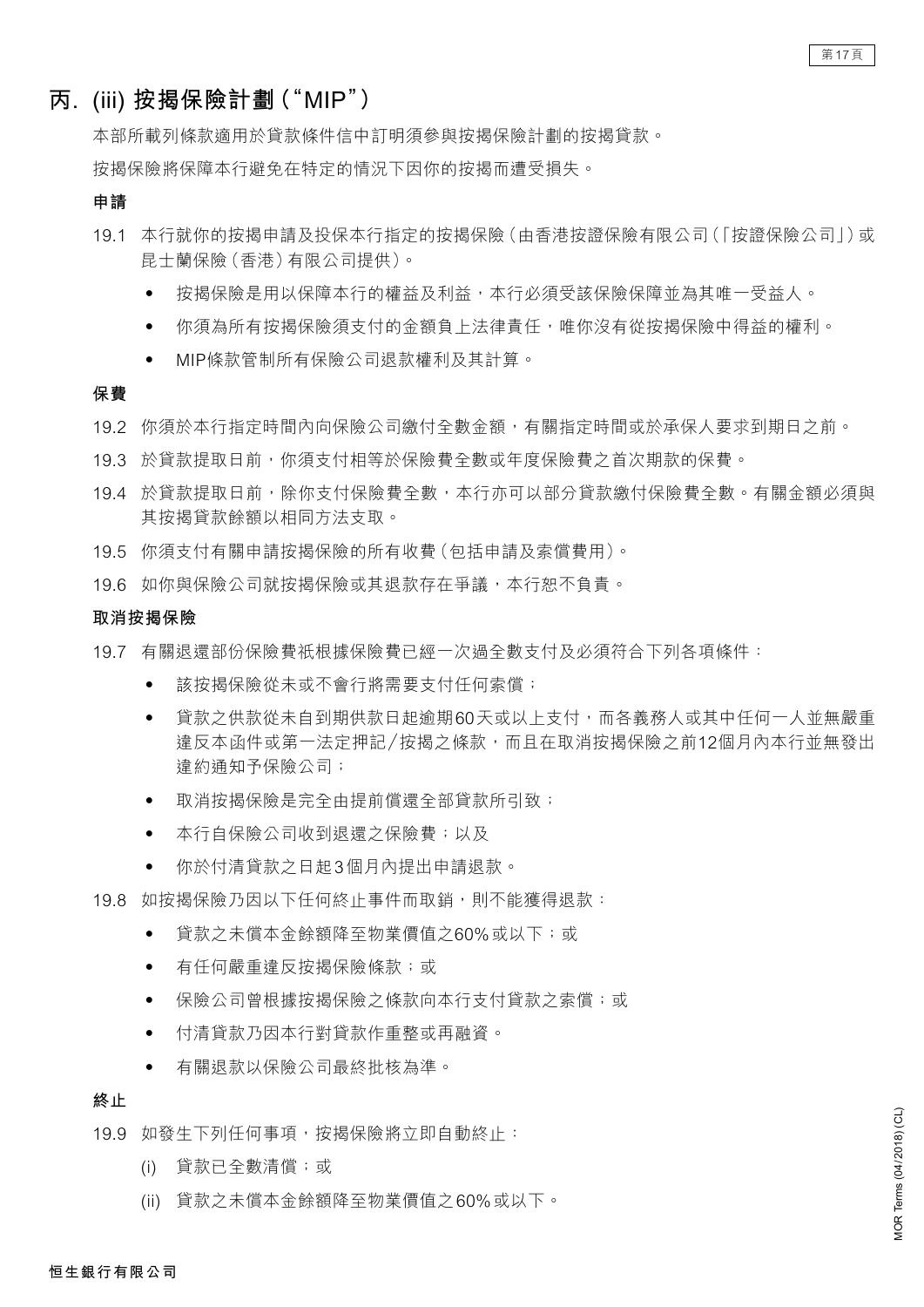# **丁. 物業抵押透支便利**

 丁部適用於所有以物業抵押的透支便利。

#### **20. 使用透支便利**

**特點**

 20.1 有關貸款將存入你的指定戶口,其戶口類別須與貸款條件信中所列的相符。

#### **21. 利息、費用及收費**

**利息**

- 21.1 物業透支便利之利息將根據貸款條件信所訂明之利率逐日累積計算,此項利息將按實際用款日數 並以每年365/366日為基準計算。
- 21.2 你須為該透支便利之結欠超越經批准之貸款額,支付過額利息。
- 21.3 過額利息將根據貸款條件信所訂明之利率逐日累積計算。
- 21.4 逾期還款利息將於每月21日或按本行日常處理從你的戶口扣取。
- 21.5 詳情請參閱按揭貸款產品資料概要。

#### **費用**

 21.6 月費將根據貸款條件信所訂明之利率支取,詳情請參閱按揭貸款產品資料概要。

#### **存款利息**

 21.7 透支便利戶口的任何正數結餘並無存款利息。

# **22. 要求還款**

 透支便利受本行之慣常凌駕權利所規限,並須應要求償付。

### **23. 賬戶調動之權利**

23.1 本行可不予另行通知,將你賬戶內任何幣值之結存撥作支付你不論屬何種身份欠負本行之任何 債項。

### **24. 取消**

24.1 如你於戶口開立後第一年取消透支便利,你須按貸款條件信所訂明之利率支付取消手續費。詳情 請參閱按揭貸款產品資料概要。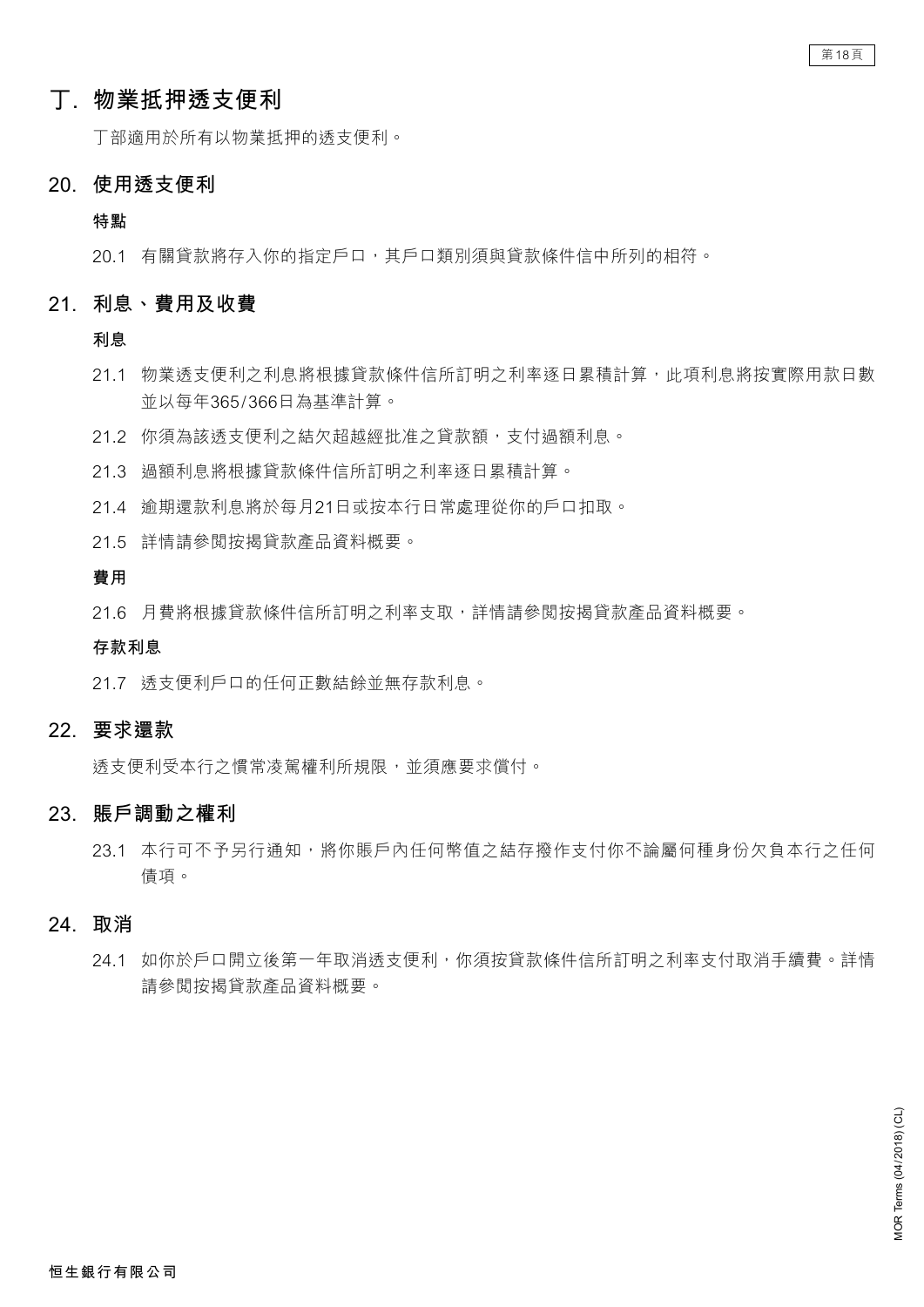# **戊. 其他特點**

#### **25. 火險**

- 25.1. 本行要求你〔於法定押記日期起〕向保險公司為有關物業投購保險。保障範圍需包括火災〔包括 附加額外特定風險〕、地震〔火警、震動及洪水〕、山泥傾瀉與地陷、爆炸、颱風、暴風及洪水。
- 25.2. 你可採用以有關物業屋苑的總火險單 (master policy) 形式投保的火險,是項選擇不需額外收費。
- 25.3. 除選用本行認可的保險公司,你亦可選擇其他保險公司,但有可能須額外收費。就本行認可的 保險公司名單詳情請與本行職員聯絡。
- 25.4. 在任何時候,你有責任確保物業擁有符合本行要求的火險保單,不則本行有權重檢你的按揭貸款 條款。

#### **保額選擇**

- 25.5. 你有權選擇按原貸款額、當時貸款結欠餘額或物業重置費用投購保險。如選擇其他保額,你可與 本行商討,而該金額須為雙方同意。
- 25.6. 如保額是按當時貸款結欠餘額或物業重置費用計算或其他保額(須為你及本行雙方同意),有可能 須額外收費〔如:每年收取額外之評估費用及手續費〕。

#### **26. 律師樓**

- 26.1. 無論本行是否向你提供按揭服務,你必須就準備物業按揭支付本行法律費用,包括處理物業按揭 及其他文件以及擁有權調查。
- 26.2. 你可選用同一位本行認可之律師同時代表你及本行。
- 26.3. 你有權選用另一位本行認可之律師代表你,唯有可能須額外收費。
- 26.4. 你有權選用非本行認可之律師
	- (i) 代表你及;
	- (ii) 如得到本行批准同時代表你及本行,唯有可能須額外收費。

該律師可能收取的額外收費,包括: 就處理情況(i)時該律師樓重檢另一律師行的文件所須的額外 費用

 26.5. 你或需要選用另一法律代表或選用一位本行認可之律師代表本行,唯有可能須額外收費。